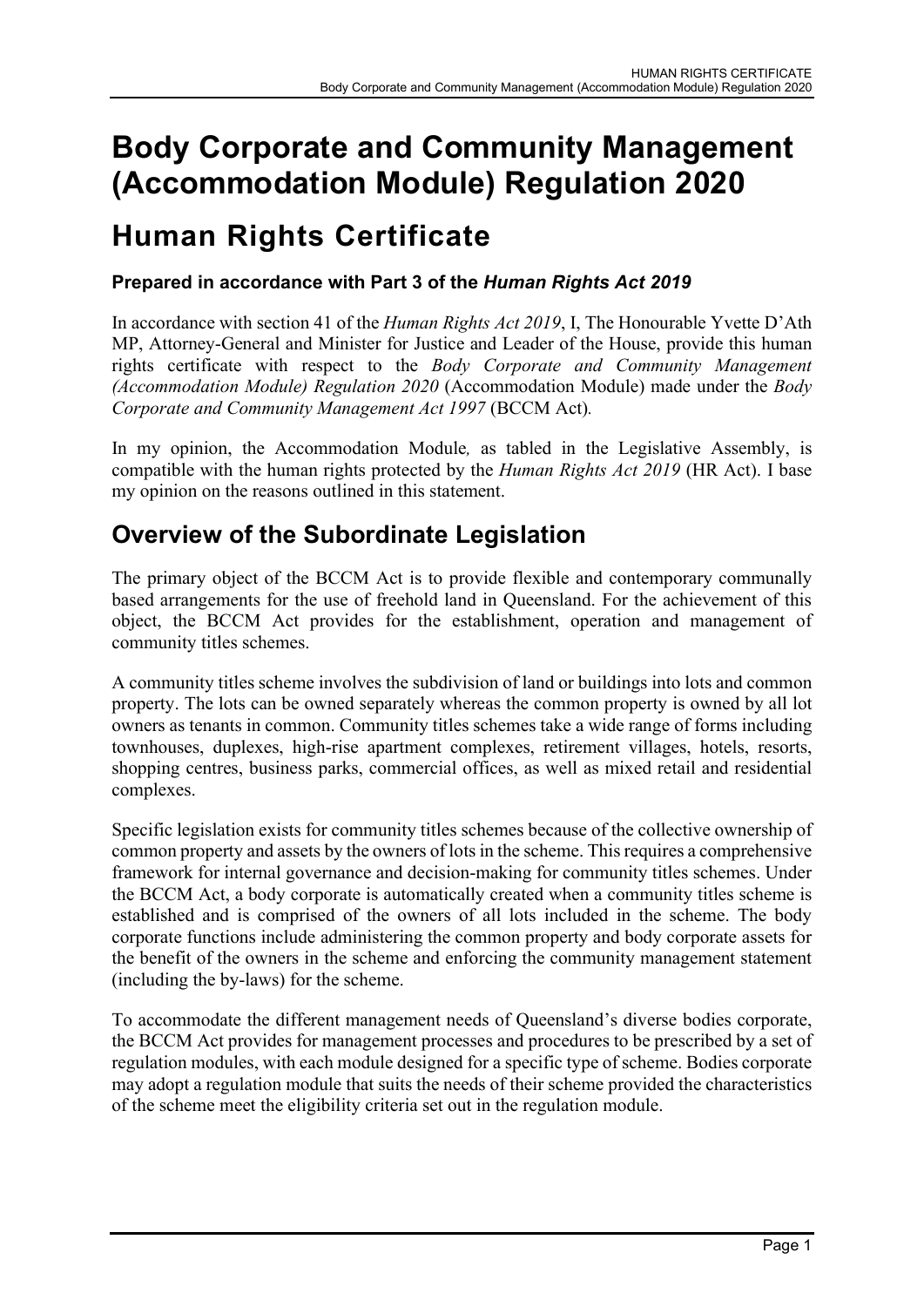The Accommodation Module is one of five regulation modules under the BCCM Act and provides management processes designed for schemes that are used predominantly for short or long-term letting purposes (including for example holiday letting or serviced apartment operations) with the need for accommodation management. Broadly, the Accommodation Module prescribes arrangements for:

- a committee to assist in the day-to-day administration and management of the body corporate;
- the making of decisions by collective voting of lot owners at general meetings of the body corporate;
- proxy voting at committee and general meetings;
- the engagement, transfer and termination of body corporate managers, service contractors and letting agents;
- financial management processes;
- property management, including maintenance of common property and assets, as well as improvements to common property;
- insurance obligations and arrangements; and
- administrative matters, including recordkeeping.

The Accommodation Module may only apply to a community titles scheme if the lots included in the scheme are predominantly accommodation lots or the lots in the scheme were intended to be predominantly accommodation lots when the first community management statement for the scheme was recorded. The Accommodation Module provides that 'accommodation lot' means a lot that is:

- the subject of a lease or letting for accommodation for long or short-term residential purposes, or immediately available to be the subject of a lease or letting for accommodation for long or short-term residential purposes; or
- part of a hotel.

For the Accommodation Module to apply to a scheme, the community management statement for the scheme must state that the particular regulation module applies to the scheme.

# Human Rights Issues

### Human rights relevant to the subordinate legislation (Part 2, Division 2 and 3 Human Rights Act 2019)

In my opinion, the Accommodation Module engages the following human rights:

- freedom of association (section 22 of the HR Act);
- property rights (section 24 of the HR Act); and
- privacy (section 25 of the HR Act).

#### Freedom of association

Section 11 of the Accommodation Module may limit the right to freedom of association, as it prevents a person from being able to be elected as a voting member of a body corporate committee if the individual has an associate relationship with a body corporate manager, service contractor or letting agent for the community titles scheme, despite that person being otherwise eligible to be a voting member of the committee.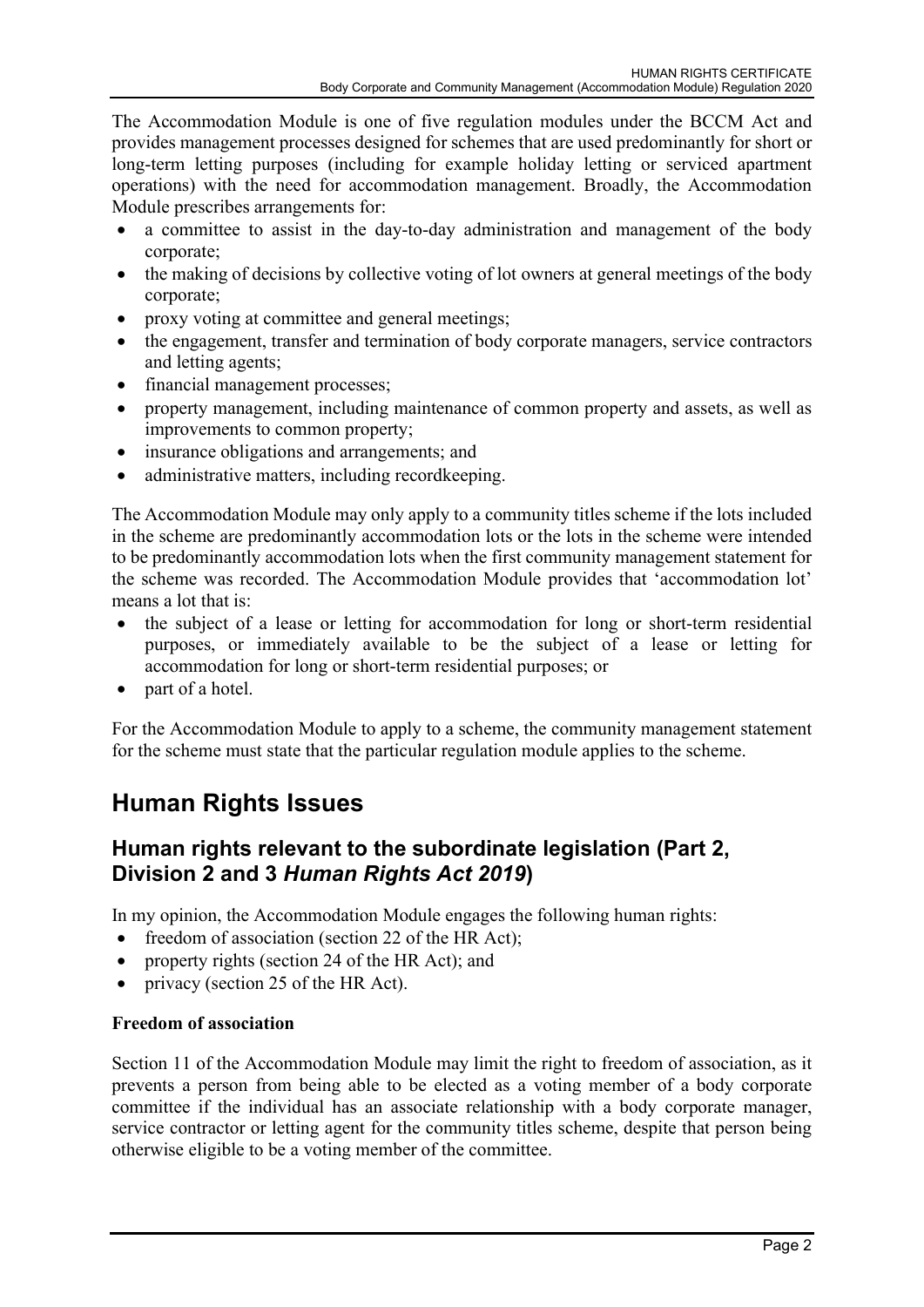#### Property rights

Section 174 of the Accommodation Module engages the property rights of lot owners in a community titles scheme by permitting the body corporate to sell or otherwise dispose of part of the common property. Common property is owned by all lot owners in the scheme as tenants in common. Section 174 also permits the body corporate for a community titles scheme to authorise the leasing or licensing of the whole or part of common property for the scheme.

In relation to the capacity for a body corporate to sell or dispose of common property, to grant a lease over the whole of the common property for a period greater than three years, or to grant a lease over part of the common property for a period greater than 10 years, the provision does not limit property rights, as decisions to dispose of an interest in common property, or to grant a lease over the whole of common property for greater than three years, or a lease over part of the common property for greater than 10 years, must be made by passing a motion by resolution without dissent at a general meeting of the body corporate. A motion may pass by resolution without dissent only if no vote is recorded as having voted against the motion. As the owners of all lots in the scheme have the right to vote on motions to be decided by resolution without dissent, and therefore, to prevent a motion to dispose of an interest in common property from passing, the provision allowing the body corporate to dispose of, lease or license common property does not arbitrarily deprive a lot owner of their interests in common property.

Section 174 also permits the body corporate for a community titles scheme to decide by special resolution to grant a lease of three years or less over the whole of the common property, or to grant a lease over part of the common property for 10 years or less. A motion to be determined by special resolution passes if at least two-thirds of the votes cast are cast in favour of the motion, and not more than 25% of the total number of votes are cast against the motion. The provision may therefore limit property rights, as a body corporate may grant a lease for a period of three years or less over the whole of common property, or a lease over part of the common property for a period of 10 years or less, notwithstanding that some lot owners do not support the granting of the proposed lease.

Section 175 of the Accommodation Module permits the body corporate for a community titles scheme to grant or accept the grant of, as well as surrender or accept the surrender of, easements over the common property for the scheme. However, the provision does not limit property rights, as a body corporate must make any decision relating to the grant or surrender of an easement by deciding a motion by resolution without dissent, which is not passed if a vote is cast against the motion. All lot owners may vote on a motion to be decided by resolution without dissent, and may therefore prevent the body corporate taking action under this provision.

Section 179 of the Accommodation Module promotes property rights by permitting bodies corporate to acquire the following for the use and enjoyment of owners and occupiers of lots in a community titles scheme:

- freehold land:
- a leasehold interest in freehold or non-freehold land;
- a licence or concession related to land; and
- personal property.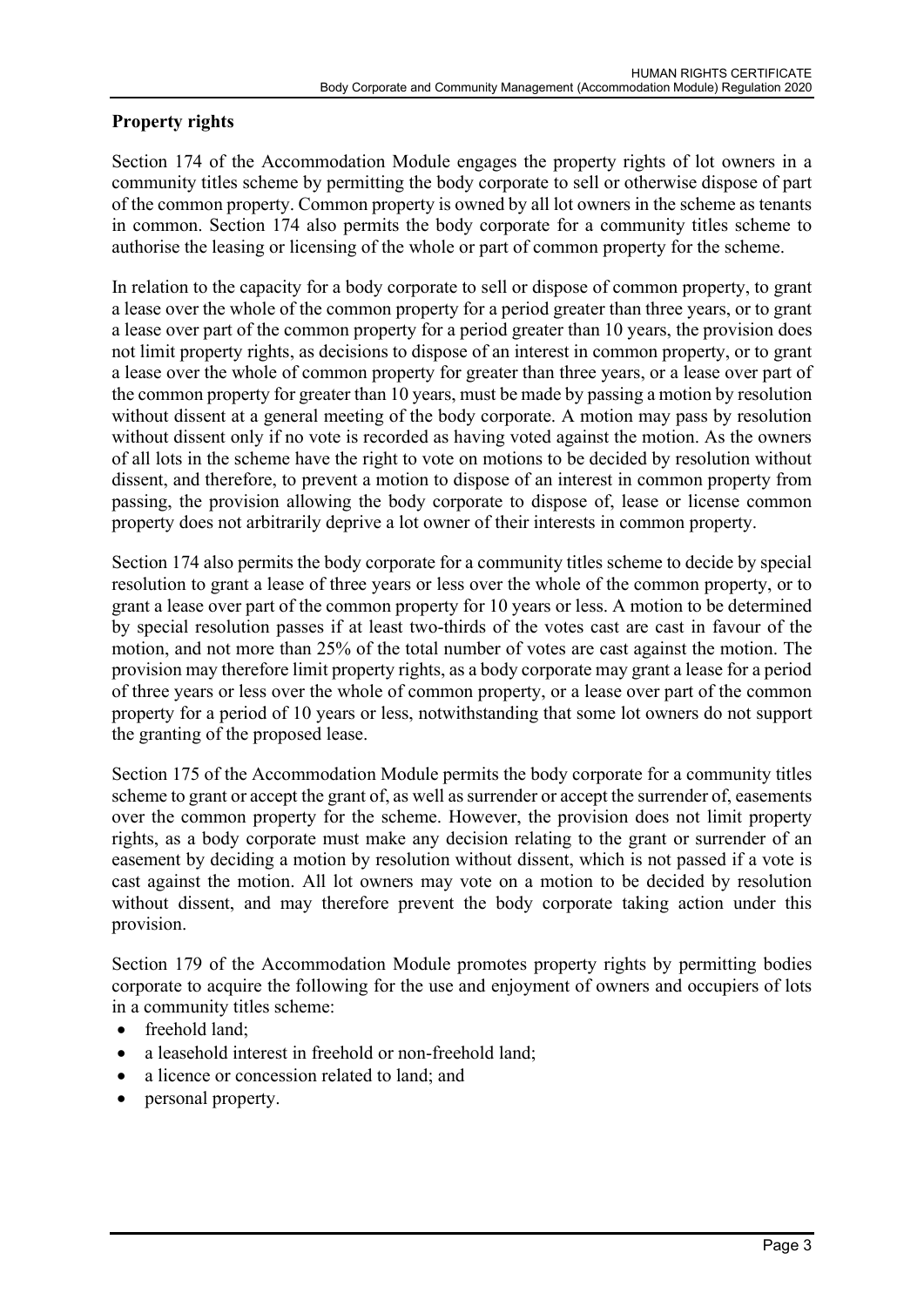Section 180 of the Accommodation Module may limit property rights, as it permits the body corporate for a community titles scheme to authorise the disposal of a body corporate asset that is freehold land or a leasehold interest in freehold land. Section 180 also permits the body corporate to grant or amend a lease over a body corporate asset that is freehold land, or another body corporate asset capable of being leased. In addition, section 180 allows bodies corporate to sell or otherwise dispose of body corporate assets of a particular value that are personal property, including a licence or concession relating to freehold land.

Section 181 of the Accommodation Module promotes property rights by allowing two bodies corporate to enter into agreements about sharing the use of facilities forming part of the common property, or body corporate assets, for either community titles scheme. The provision does not limit owners' rights to use and enjoy the common property for their community titles scheme if their body corporate enters into an agreement with another body corporate about sharing the use of facilities.

Section 201 of the Accommodation Module engages property rights, but does not impose limitations on those rights, as it only imposes an obligation on lot owners to maintain their lot in a good condition.

Section 202 of the Accommodation Module may limit property rights of lot owners, as it permits the body corporate for a community titles scheme to carry out work that a lot owner or occupier is required to carry out (including work required by the BCCM Act or the Accommodation Module, work required by order of an adjudicator, a court or the Queensland Civil and Administrative Tribunal (QCAT), or work required under another Act), and to recover the reasonable costs of carrying out the work from the owner of the relevant lot as a debt.

#### Privacy

Section 58 of the Accommodation Module may limit privacy rights, as the provision requires a voting member of the body corporate committee to declare to a committee meeting a direct or indirect interest in an issue being considered by the committee. If the member declares an interest on an issue being considered by the committee, that member is precluded from voting on a motion involving the issue.

Section 69 of the Accommodation Module may limit privacy rights, as the provision precludes a committee member from receiving a direct or indirect benefit from a caretaking service contractor or service contractor unless the body corporate has authorised the receipt of the benefit, or unless the benefit is a permitted benefit. To enable the body corporate to authorise the member receiving a benefit, a committee member must disclose details of the benefit for consideration of the body corporate at a general meeting.

Section 86 of the Accommodation Module may limit privacy rights, by requiring the original owner of a community titles scheme (normally the developer) to provide particular documents and information to the body corporate at the first annual general meeting for the scheme.

Section 103 of the Accommodation Module may limit privacy rights, as the provision requires the secretary for the body corporate to make particular information available for inspection by attendees at a general meeting, including the body corporate roll (containing the name and contact details of owners and other relevant parties), a list of people having the right to vote at the meeting, copies of all proxy forms relating to the meeting, and all hard copy and electronic votes.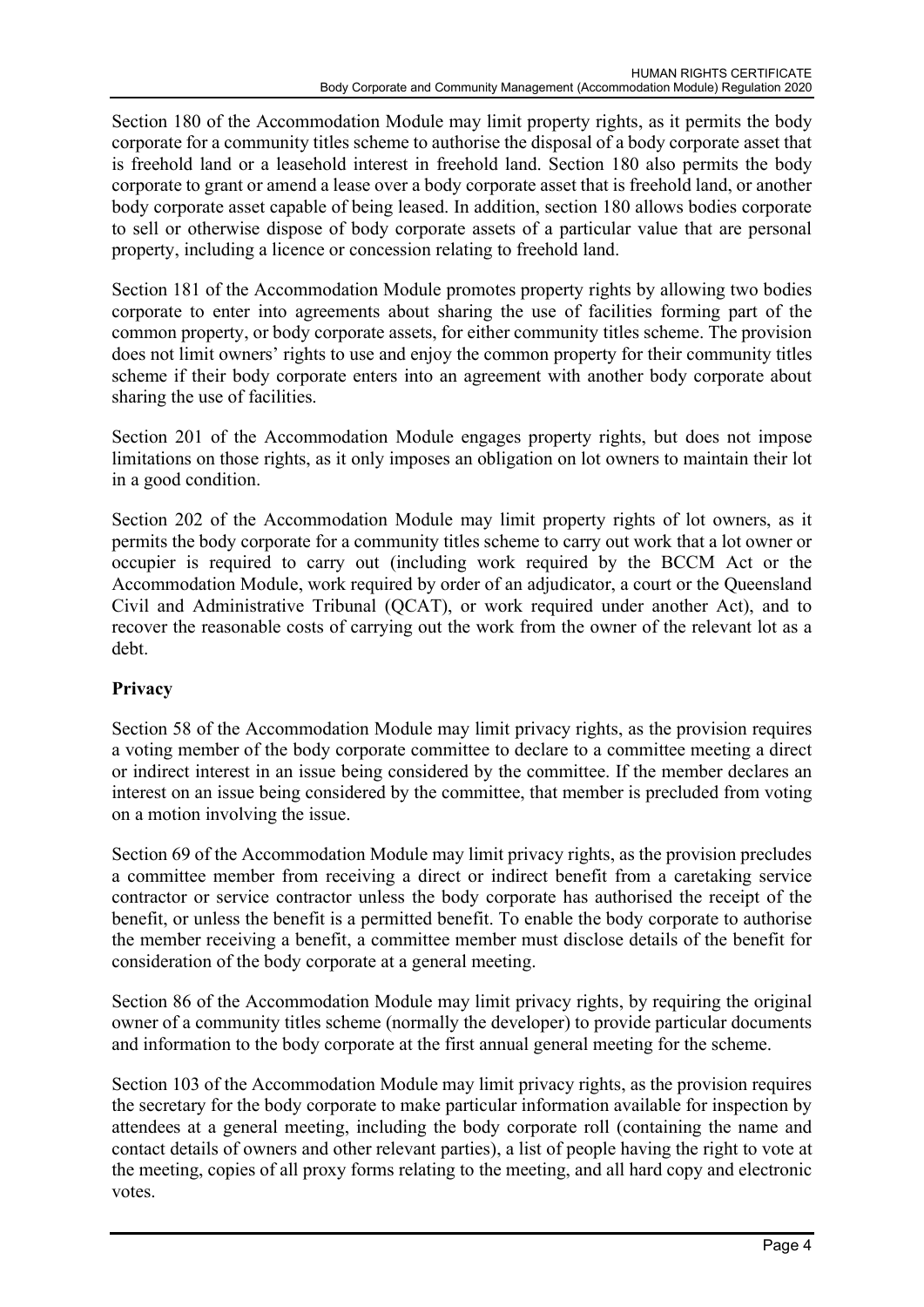Section 144 of the Accommodation Module may limit privacy rights. If a body corporate is considering engaging a person to provide goods or services to the body corporate, the provision requires the body corporate manager or caretaking service contractor to disclose details of any associate relationship they have with the person the body corporate is considering engaging, prior to the body corporate entering into an engagement with the person.

Section 145 of the Accommodation Module may limit privacy rights. If a body corporate is a party to a contract with a person for the supply of goods or services, the provision requires a body corporate manager or caretaking service contractor to disclose to the body corporate any relationship they have with the contracted person.

Section 146 of the Accommodation Module may limit privacy rights. If a body corporate is considering entering into a contract with a person for the supply of goods or services, the provision requires a body corporate manager or caretaking service contractor to disclose to the body corporate, before the body corporate enters into the contract, any payment or other benefit the body corporate manager or caretaking service contractor is entitled to receive as a result of the body corporate entering into the contract with the person.

Section 192 of the Accommodation Module may impact privacy rights. The provision requires the owner of a lot to give the body corporate for a community titles scheme details of any improvements made to the owner's lot or the common property, if those improvements may increase the premium payable by the body corporate for required insurance for the community titles scheme.

Section 197 of the Accommodation Module may impact privacy rights. The provision requires the owner of a lot to give details of the use of their lot to the body corporate, if the use of their lot may increase the premium payable by the body corporate for required insurance for the community titles scheme.

Section 212 of the Accommodation Module may impact privacy rights. The provision requires particular persons to provide a notice outlining details of specified events accompanied by particular contact details, including a residential or business address and address for service, within 1 month after the specified event occurs. A specified event includes, for example, a person becoming the owner of a lot in the scheme, or a mortgagee entering into possession of a lot.

Section 221 of the Accommodation Module may limit privacy rights, as it permits any member of the body corporate committee to inspect the records of the body corporate, which may include lot owner contact details, such as postal or email addresses, as well as telephone numbers.

## Consideration of reasonable limitations on human rights (section 13 Human Rights Act 2019) – Freedom of association

#### (a) the nature of the right

Section 22(2) of the HR Act provides that every person has the right to freedom of association with others, including the right to form and join trade unions. It is aimed at protecting the rights of individuals to freely associate with others without discrimination based on that associate relationship.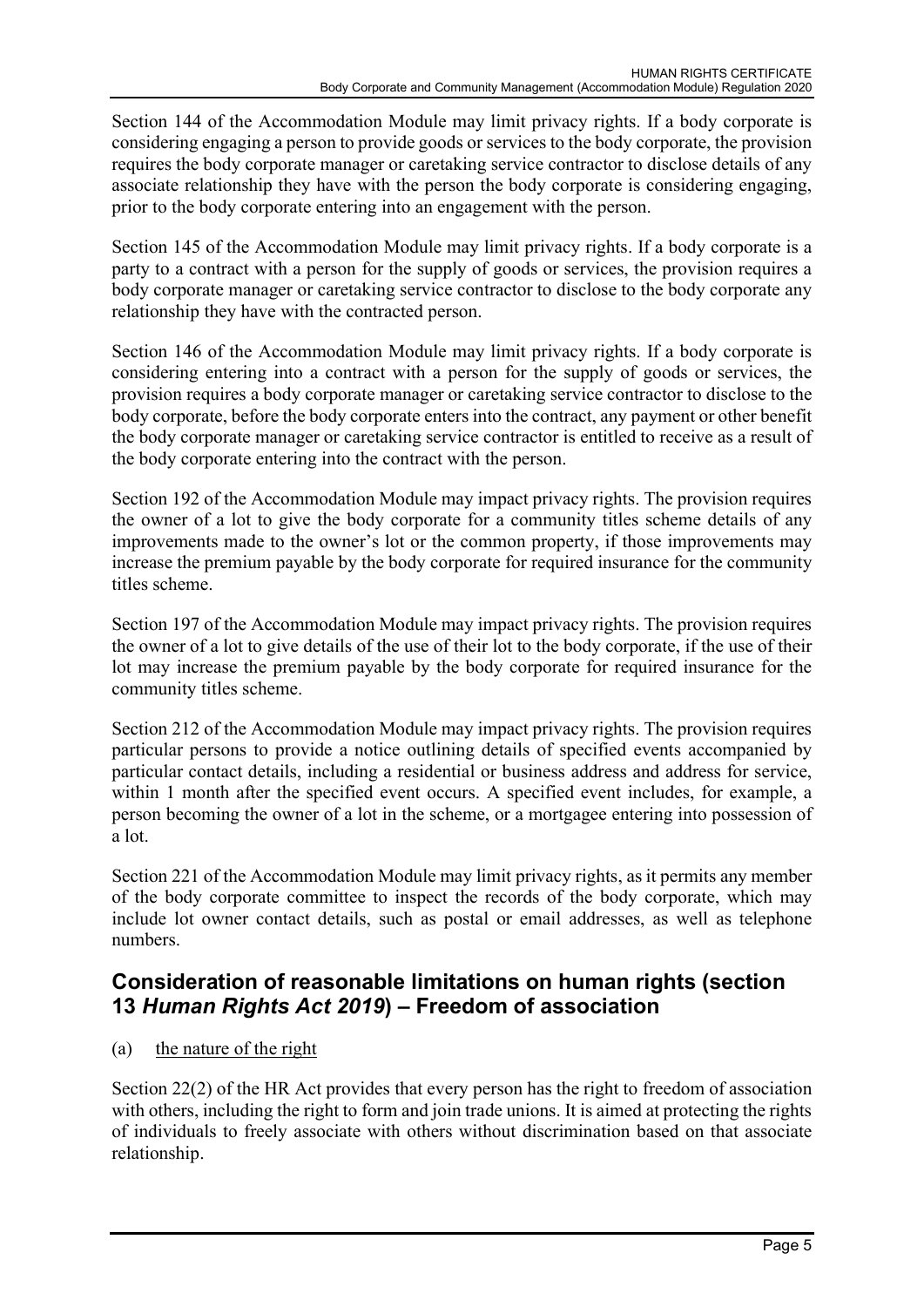The right to freedom of association allows people to pursue common interests (e.g. sporting, politics, trade) in formal groups.<sup>1</sup> The legal form of an association is unrestricted—except for those founded by law or an administrative act (e.g. public corporations, institutions). At international law, states have a positive obligation to provide legal frameworks for associations to incorporate, if they wish to. The freedom of association may also protect the right of individuals to carry out the activities of the association, and individuals have the right to choose which associations to be part of, or to form new ones. A policy or statutory provision that treats people differently on the basis of their membership of a group or association or a policy or statutory provision that prohibits membership in a group or association with certain persons, is said to limit the right to freedom of association.

Section 11 of the Accommodation Module may limit the right to freedom of association, as it declares that a person is ineligible to be elected as a voting member of a body corporate committee if the individual is an associate of a body corporate manager, service contractor or letting agent for the community titles scheme.

The BCCM Act (section 309) defines 'associate' relationships as relationships of the following types:

- marriage, de facto relationship or civil partnership;
- the relationship of ascendant and descendant (including the relationship of parent and child) or the relationship of persons who have a parent or grandparent in common;
- partnership:
- the relationship of employer and employee;
- a fiduciary relationship;
- the relationship of persons, one of whom is accustomed, or under an obligation (whether formal or informal), to act in accordance with the directions, instructions or wishes of the other;
- the relationship of a corporation and executive officer of the corporation; and
- the relationship of a corporation and a person who is in a position to control or substantially influence the corporation's conduct.

#### (b) the nature of the purpose of the limitation, including whether it is consistent with a free and democratic society based on human dignity, equality and freedom

The limitation imposed by section 11 of the Accommodation Module on associates of body corporate managers, service contractors and letting agents is aimed at preventing any real or perceived bias, influence or conflict that may arise in relation to the committee decisionmaking process.

The committee for a body corporate generally consists of eligible owners (or their representatives) who are elected by the owners of lots included in the scheme at each annual general meeting of the body corporate. The committee is generally responsible for undertaking the administrative duties of the body corporate, making particular decisions on behalf of the body corporate, and for putting the lawful decisions of the body corporate into effect. Voting members are obligated to act in the best interests of the body corporate when performing their duties as a voting member (BCCM Act, schedule 1A).

<sup>&</sup>lt;sup>1</sup> Alistair Pound and Kylie Evans, Annotated Victorian Charter of Rights (Lawbook, 2<sup>nd</sup> ed, 2019) 162.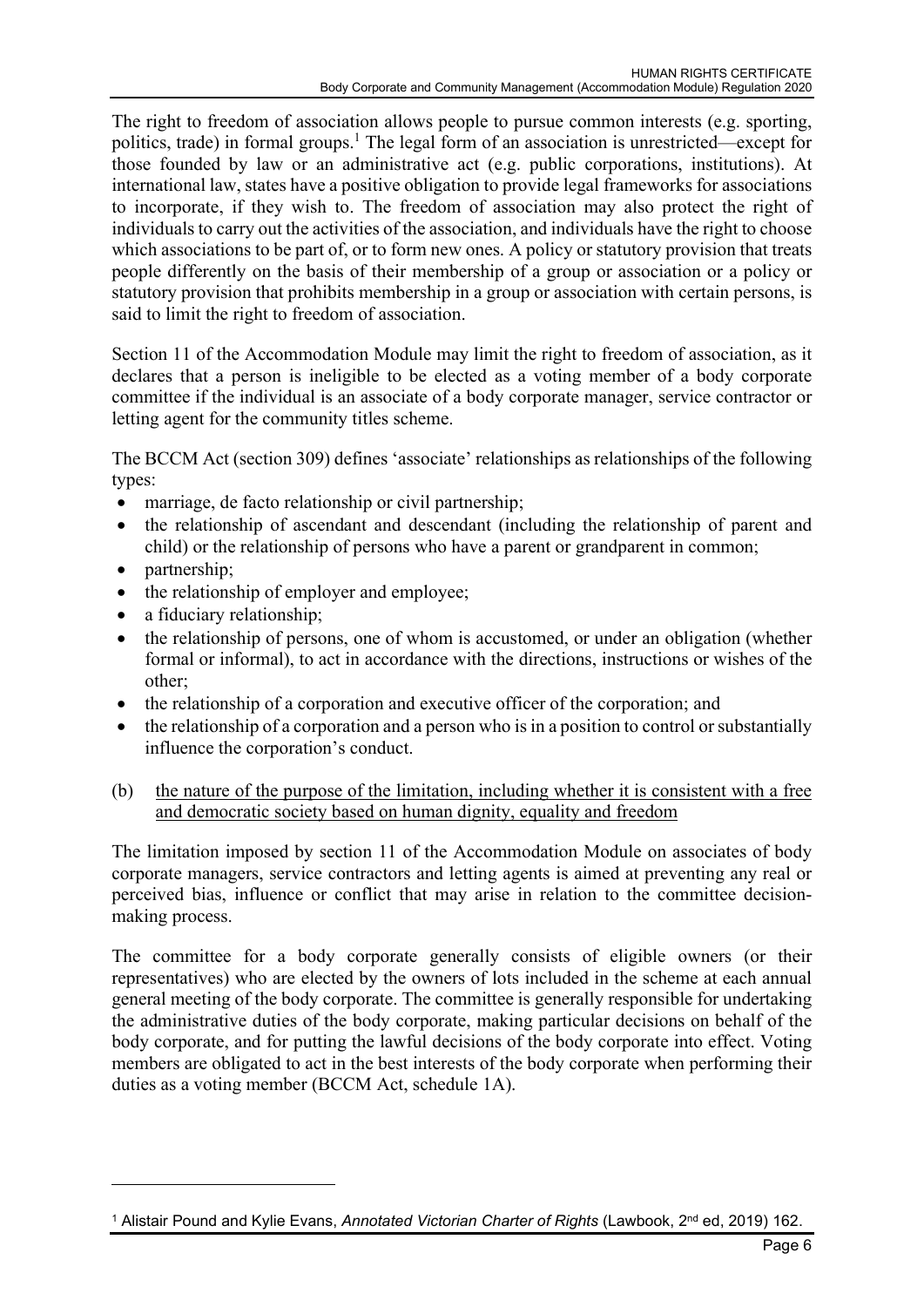Body corporate managers, service contractors and letting agents are prohibited from being voting members of the committee because of the risk that those members will act in their own interests, rather than acting in the best interests of the body corporate. As body corporate managers, service contractors and letting agents have a commercial relationship with the body corporate for a community titles scheme, it is considered that limiting their right to be voting members of the committee is consistent with a free and democratic society based on human dignity, equality and freedom.

Restrictions are also imposed on associates of those people because of the risk that those associates may not fulfil their obligations to act in the best interests of the body corporate, particularly in light of the commercial nature of the relationships body corporate managers, service contractors and letting agents have with their respective bodies corporate.

(c) the relationship between the limitation and its purpose, including whether the limitation helps to achieve the purpose

Section 11 of the Accommodation Module limits the right to freedom of association by preventing a member of the body corporate who is an associate of a body corporate manager, service contractor or letting agent from being a voting member of the committee. The limitation is directly relevant to the purpose of the provision, in that it seeks to prevent persons being elected to the committee as voting members, where the person may be unable to fulfil the obligation imposed on voting members of the committee to act in the best interests of the body corporate due to any real or perceived bias, conflict or influence resulting from the associate relationship.

(d) whether there are any less restrictive and reasonably available ways to achieve the purpose

The Accommodation Module separately imposes an obligation on voting members of the committee to disclose a direct or indirect interest in an issue being considered by the committee. If a voting member discloses an interest in relation to an issue, the member is prohibited from voting on a decision in relation to the issue. While the obligation to disclose a direct or indirect interest is aimed at ensuring voting members of the committee are not placed in a position where they are unable to vote in the best interests of the body corporate, it is not considered the obligation would sufficiently achieve the purpose in relation to an associate of a body corporate manager, service contractor or letting agent. It is considered a complete prohibition on people who have an associate relationship with body corporate managers, service contractors and letting agents is the only appropriate regulatory option, particularly in light of the commercial nature of the relationship between bodies corporate and body corporate managers, service contractors and letting agents.

(e) the balance between the importance of the purpose of the limitation and the importance of preserving the human right, taking into account the nature and extent of the limitation

While section 11 of the Accommodation Module may impact on the right to freedom of association, it is important that voting members of the committee make decisions that are in the best interests of the body corporate. The provision achieves its purpose in removing any risk that a voting member of the committee will be unable to vote in the best interests of the body corporate because that person has an associate relationship with a body corporate manager, service contractor or letting agent. For this reason, it is considered the limitation imposed by section 11 of the Accommodation outweighs the importance of preserving the right, in this instance.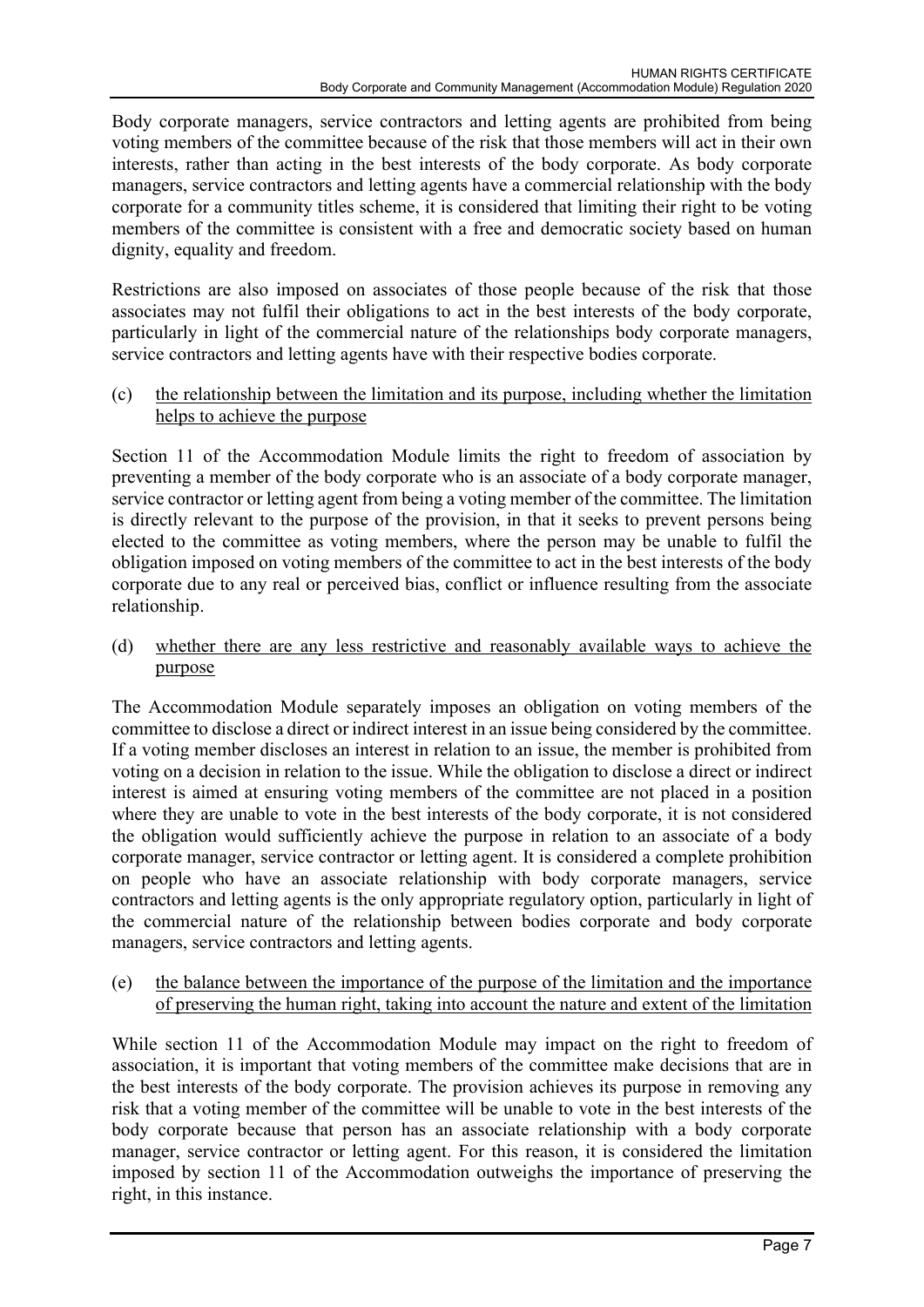It is also important to note rights are only limited in relation to eligibility for positions as voting members of a committee. The rights of members of the body corporate that are associates of body corporate managers, service contractors or letting agents to attend and vote at general meetings (as either a lot owner or representative of a lot owner) are not restricted.

## Consideration of reasonable limitations on human rights (section 13 Human Rights Act 2019) – Property rights

(a) the nature of the right

Section 24 of the HR Act provides that all persons have the right to own property alone or in association with others, and that a person must not be arbitrarily deprived of the person's property.

The ability to own and protect property historically underpins many of the structures essential to maintaining a free and democratic society based on human dignity, equality and freedom. The right includes the protection from the deprivation of property. The term 'deprived' is not defined by the HR Act, however, deprivation in this sense is considered to include the substantial restriction on a person's use or enjoyment of their property, to the extent that it substantially deprives a property owner of the ability to use his or her property or part of that property (including enjoying exclusive possession of it, disposing of it, transferring it or deriving profits from it).

Property is likely to include all real and personal property interests recognised under general law (for example, interests in land, contractual rights and shares) and may include some statutory rights (especially if the right includes traditional aspects of property rights, such as to use, transfer, dispose and exclude). The right does not provide a right to compensation. The concept of arbitrariness in the context of the right to property carries a human rights meaning of capriciousness, unpredictability, injustice and unreasonableness – in the sense of not being proportionate to the legitimate aim sought.<sup>2</sup> Whether a deprivation of property is arbitrary therefore needs to be considered in light of the elements of proportionality, as set out below. Relevantly, in the context of this regulation, property has been held as the right to use common property equally with other lot owners. However, it is said to be a 'lesser right' than that of the right to property<sup>3</sup>.

Section 174 of the Accommodation Module may limit property rights of lot owners, as it permits the body corporate to decide by special resolution to grant a lease or licence for three years or less over the whole of the common property, or to grant a lease or licence for 10 years or less over part of the common property, even if not all lot owners in the scheme have voted in support of the lease or licence. Owners of lots in a community titles scheme own the common property for the scheme as tenants in common in proportionate shares. As such, any limitation of property rights imposed by section 174 is intended to permit a significant majority of lot owners in a scheme to decide to grant a lease or licence over the common property for which they are joint owners.

<sup>2</sup> WBM v Chief Commissioner of Police (2012) 43 VR 466, 472 (Warren CJ, Hansen JA agreeing) <sup>3</sup> Owners Corporation No. 1 SP37133 v Jand Investments Pty Ltd & Ors (Owners Corporation) [2012] VCAT 1164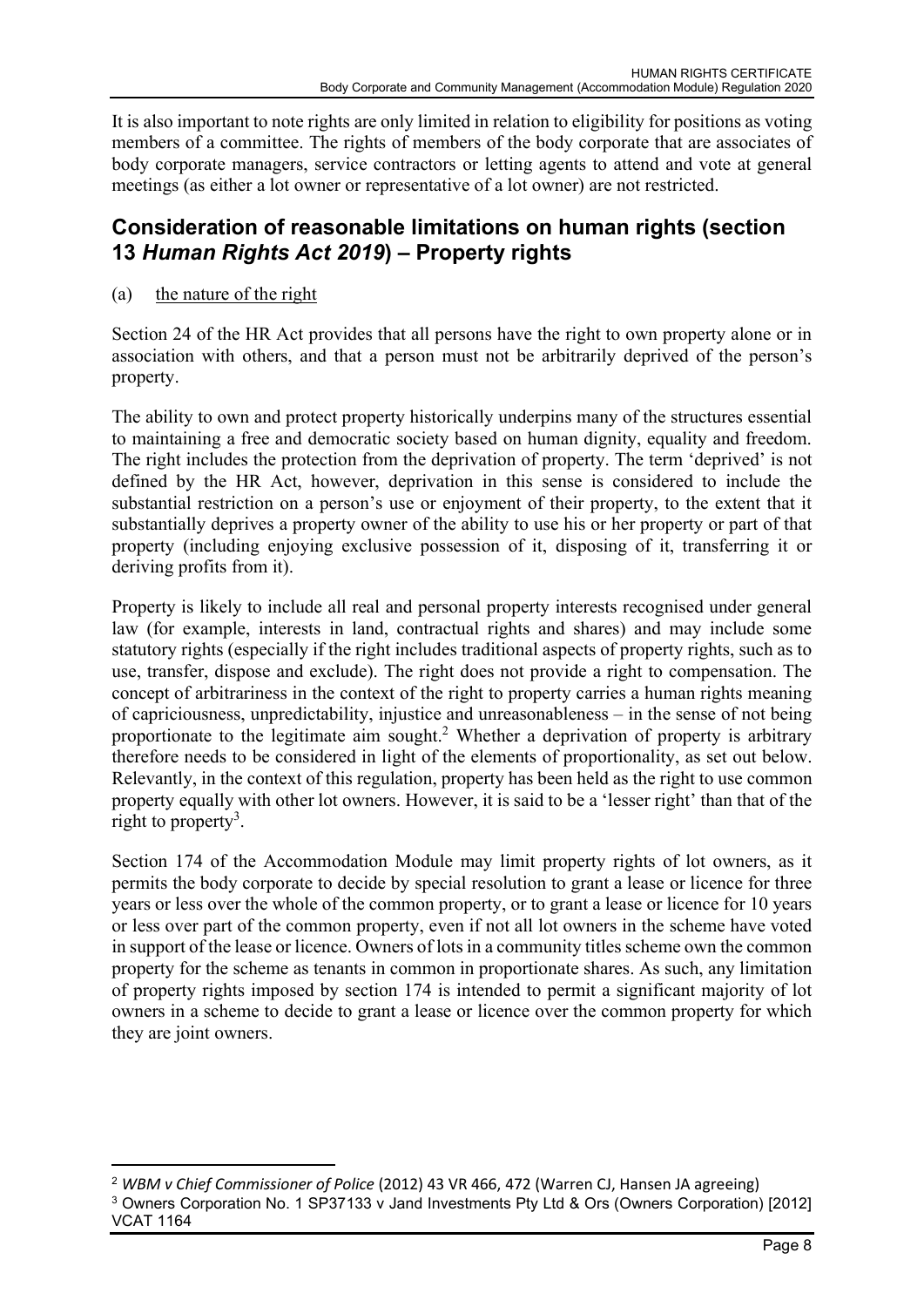Section 180(1)(b)(ii) may limit property rights of lot owners, as it permits the body corporate to decide by special resolution to grant or amend a lease over a body corporate asset that is freehold land, or another body corporate asset capable of being leased, if the period of the lease is for 10 years or less. Body corporate assets are held by the body corporate beneficially (see BCCM Act, section 45).

Section 180(1)(b)(ii) permits bodies corporate to grant a lease of 10 years or less over body corporate assets that are freehold land, or are otherwise capable of being leased, even if not all lot owners in the scheme have voted in support of the lease or licence. Any limitation of property rights imposed by section  $180(1)(b)(ii)$  is intended to permit a significant majority of lot owners in a scheme to decide to grant a lease over body corporate assets.

Section 180(1)(c) may also limit property rights of lot owners, as it permits the body corporate to sell or otherwise dispose of particular body corporate assets that are personal property (not including body corporate assets that are freehold land, leasehold interests in freehold land, or any other body corporate asset capable of being leased, but including a licence or concession relating to freehold land) if authorised by special resolution, if the market value of the asset is more than the greater of \$1,000, or the *asset dealing limit* for the scheme (an amount that is worked out by multiplying the number of lots in the scheme by \$200, or another amount that is set by special resolution of the body corporate).

Section 180(1)(c) permits bodies corporate to sell or otherwise dispose of particular body corporate assets that are personal property, even if not all lot owners in the scheme have voted in support of the lease or licence. Any limitation of property rights imposed by section 180(1)(c) is intended to permit a significant majority of lot owners in a scheme to decide to sell or otherwise dispose of particular body corporate assets that are personal property.

Section 202 of the Accommodation Module may limit property rights of lot owners and occupiers, as it permits the body corporate to carry out the work that a lot owner or occupier is obligated to carry out (i.e. work required to be carried out under the BCCM Act or the Accommodation Module, work required to be carried out under another Act, work required to be carried out pursuant to an order of a court, QCAT or an adjudicator), and also permits the body corporate to recover the reasonable cost of carrying out the work from the owner of the lot as a debt.

The provision enables bodies corporate to carry out work that the owner or occupier would ordinarily be obligated to carry out, including work the owner or occupier would be required to carry out to ensure their lot is maintained in a good condition. The provision is aimed at ensuring scheme land is maintained appropriately, including that individual lots are maintained to a reasonable standard. The provision is also aimed at ensuring that the condition of common property or body corporate assets is not jeopardised as a result of the failure of an owner or occupier to carry out particular work.

(b) the nature of the purpose of the limitation, including whether it is consistent with a free and democratic society based on human dignity, equality and freedom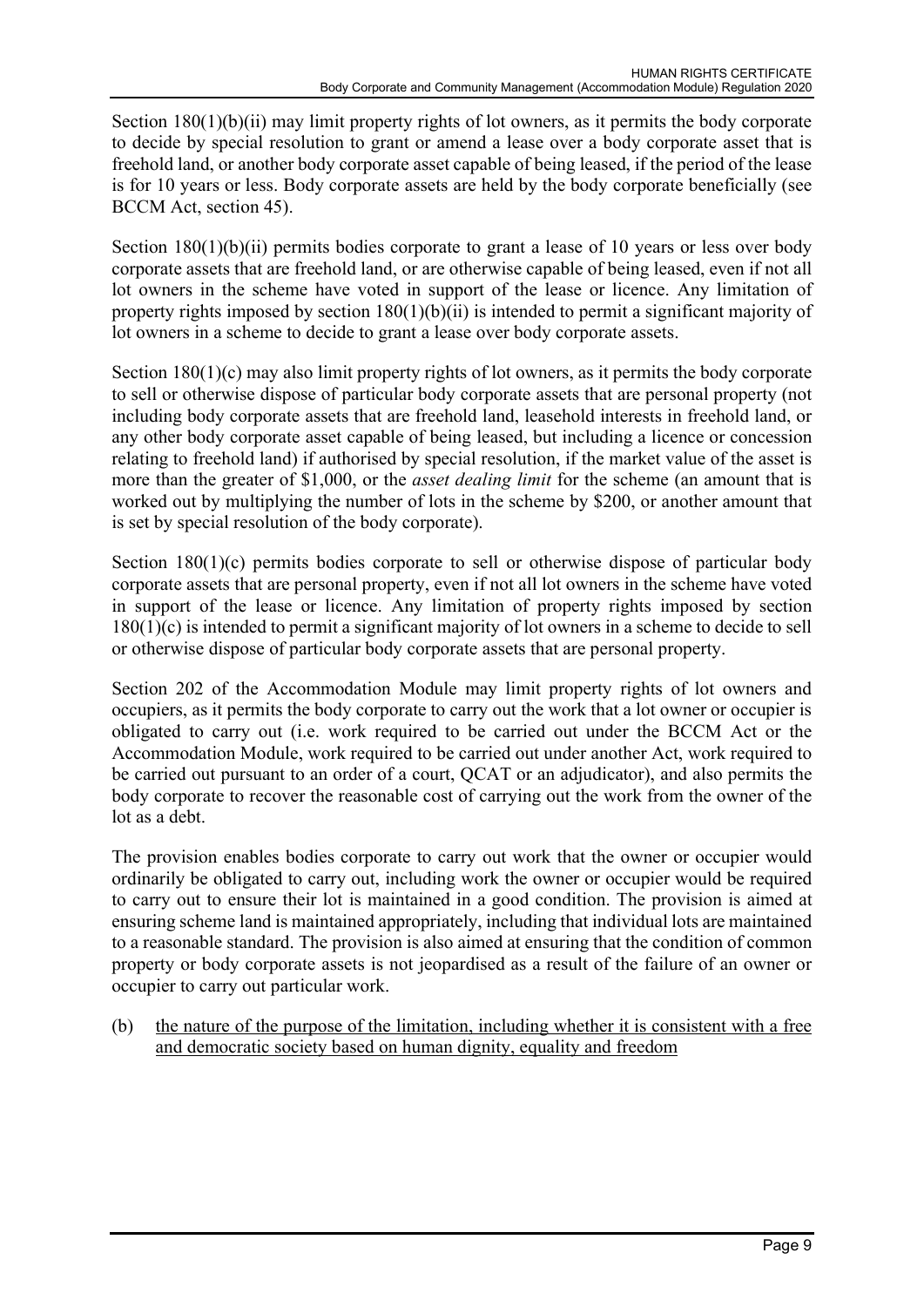Section 174 may limit property rights by permitting bodies corporate to grant a lease or licence of three years or less over the whole of the common property, or grant a lease or licence of 10 years or less over part of the common property, without the unanimous support of all lot owners. As owners of lots own common property as tenants in common, the purpose of the provision is to allow a significant majority of owners to enter into a short-term lease or licence in relation to the common property. The provision may impact the property rights of owners who are not supportive of the grant of a lease or licence, despite a majority of owners favouring the grant.

Sections 180(1)(b)(ii) and (c) may limit property rights by permitting bodies corporate to grant a lease of 10 years or less over body corporate assets, as well as sell or otherwise dispose of particular body corporate assets that are personal property, without the unanimous support of all lot owners. The purpose of the provisions is to allow a significant majority of owners to enter into a short-term lease in relation to some body corporate assets, or to sell or otherwise dispose of particular body corporate assets that are personal property. The provisions may impact the property rights of owners who are not supportive of the grant of a lease or the selling or disposal of particular body corporate assets, despite a majority of owners favouring the grant of the lease, or sale or disposal of body corporate assets.

The purpose for the limitation on the right in section 202 is to allow bodies corporate to carry out work that a lot owner has failed to carry out in order to maintain scheme land in good condition. The limitation on lot owner property rights is also intended to allow bodies corporate to ensure the scheme is maintained in good condition so as to prevent injury to other owners, occupiers and visitors to the scheme. In this respect, the limitation on owner property rights is intended to allow bodies corporate, in appropriate cases, to carry out work that protects the right to life and security of the person. The limitation on an owner's property rights also permits bodies corporate, in appropriate cases, to carry out work that protects the property rights of other owners in the community titles scheme.

(c) the relationship between the limitation and its purpose, including whether the limitation helps achieves the purpose

Section 174 achieves its purpose, by ensuring the will of the majority of owners in relation to the grant of a lease or licence for three years or less over the whole of the common property, or the grant of a lease or licence for 10 years or less over part of the common property, is able to be implemented by the body corporate. Similarly, section 180(1)(b)(ii) and (c) ensures the will of the majority of owners in relation to the grant of a lease for 10 years or less over a body corporate asset, or the sale or disposal of particular body corporate assets that are personal property, are able to be implemented by the body corporate.

Section 202 empowers bodies corporate to carry out work that would ordinarily be the responsibility of an owner or occupier of a lot. In this respect, it imposes a limit on the rights of owners or occupiers to carry out work they are obligated to carry out (either under relevant legislation, or by order of a court, QCAT or an adjudicator) within their own lot. The limitation is directly related to the purpose of the provision in that it gives bodies corporate rights to carry out work that a lot owner has failed to carry out in order to maintain scheme land in good condition.

(d) whether there are any less restrictive and reasonably available ways to achieve the purpose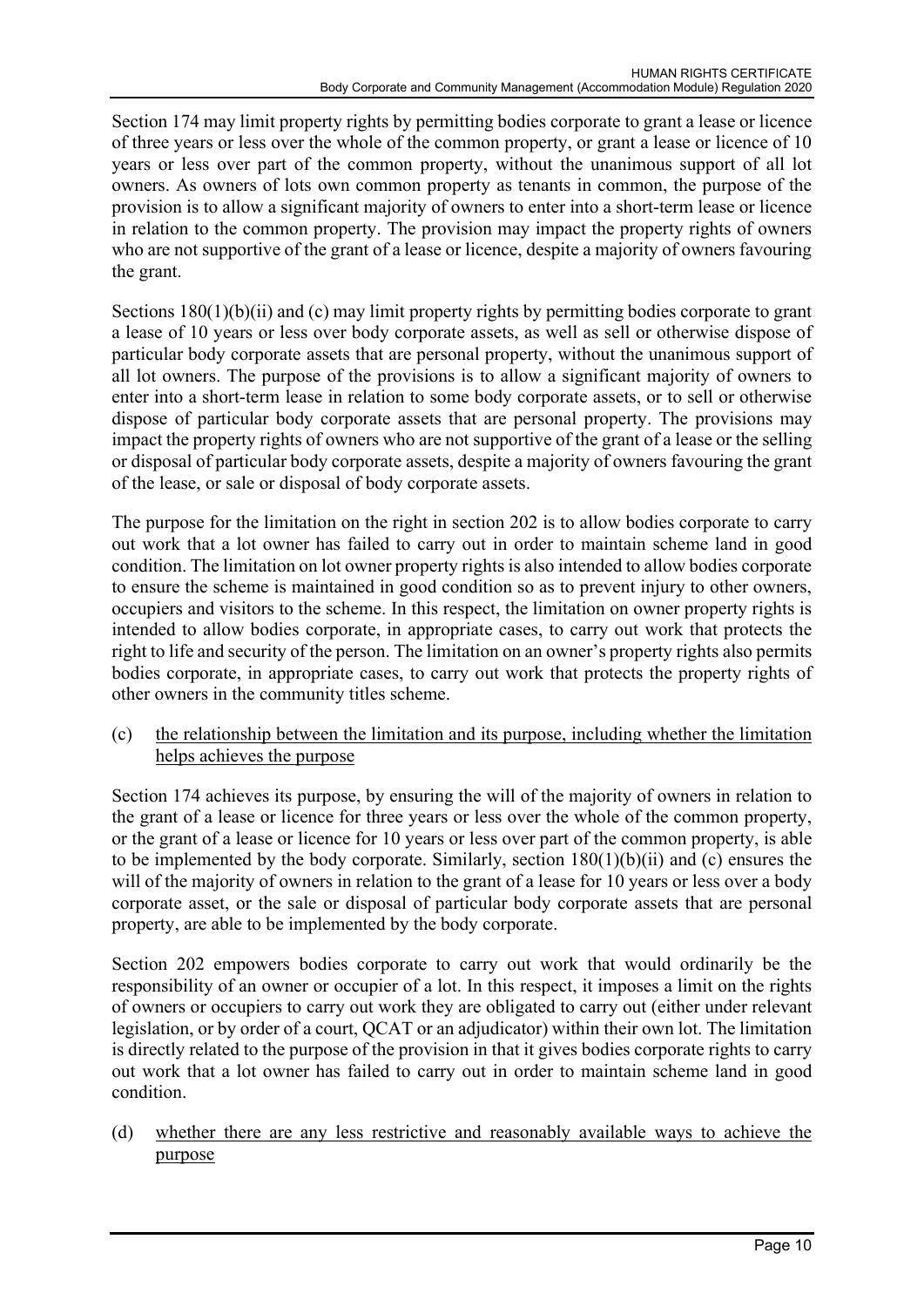In relation to the possible limitation of property rights imposed by section 174, there is no less restrictive way to achieve the purpose other than requiring the consent of all lot owners. A provision that requires the consent of all lot owners would not be reasonable, as it is considered that the support of a significant majority of owners (rather than all) is sufficient for a shortterm lease or licence.

Section 174 allows bodies corporate to grant a lease or licence over common property with less than unanimous support of lot owners. However, in recognition of the fact that some lot owners may not agree with the grant of a lease or licence, the provision limits the period of time that the lease or licence may apply to the whole of the common property to a maximum of three years. Similarly, the provision limits the period of time that the lease or licence may apply to part of the common property to a maximum of 10 years. For the grant of a lease or licence for greater than three years over the whole of the common property, or greater than 10 years for part of the common property, owners must pass a motion at a general meeting by resolution without dissent *(i.e. the motion will not pass if any lot owner votes against the motion)*.

In relation to the possible limitation of property rights imposed by section 180, there is no less restrictive way to achieve the purpose other than requiring the consent of all lot owners. A provision that requires the consent of all lot owners would not be reasonable, as it is considered that the support of a significant majority of owners (rather than all) is sufficient for a shortterm lease of body corporate assets, or the sale or disposal of particular body corporate assets that are personal property.

Section 180 allows bodies corporate to grant a lease over body corporate assets with less than unanimous support of lot owners. However, in recognition of the fact that some lot owners may not agree with the grant of a lease over body corporate assets, the provision limits the period of time that the lease may apply to a maximum of 10 years. For the grant of a lease over body corporate assets for greater than 10 years, owners must pass a motion at a general meeting by passing a motion by resolution without dissent (that is, the motion will not pass if any lot owner votes against the motion).

Section 180 also allows a body corporate to sell or otherwise dispose of particular body corporate assets that are personal property with less than unanimous support of lot owners. The provision limits the ability to sell or dispose of body corporate assets by special resolution to particular body corporate assets that are personal property. For the sale or disposal of a body corporate asset that is freehold land, or a leasehold interest in freehold land, the body corporate must authorise the sale or disposal by resolution without dissent, in recognition of the significant impact that the sale or disposal may have on lot owners' property rights.

In relation to the limitation imposed by section 202, the BCCM Act provides options for bodies corporate to commence disputes with lot owners about contraventions of the body corporate legislation. There is capacity for a body corporate to seek an enforceable order of an adjudicator under chapter 6 of the BCCM Act in relation to an owner's failure to carry out work they are obligated to carry out. However, seeking an order and subsequently taking action to enforce that order is potentially costly and time-delays in relation to any dispute process may result in additional issues, including that the scheme may fall into disrepair, until an order can be obtained.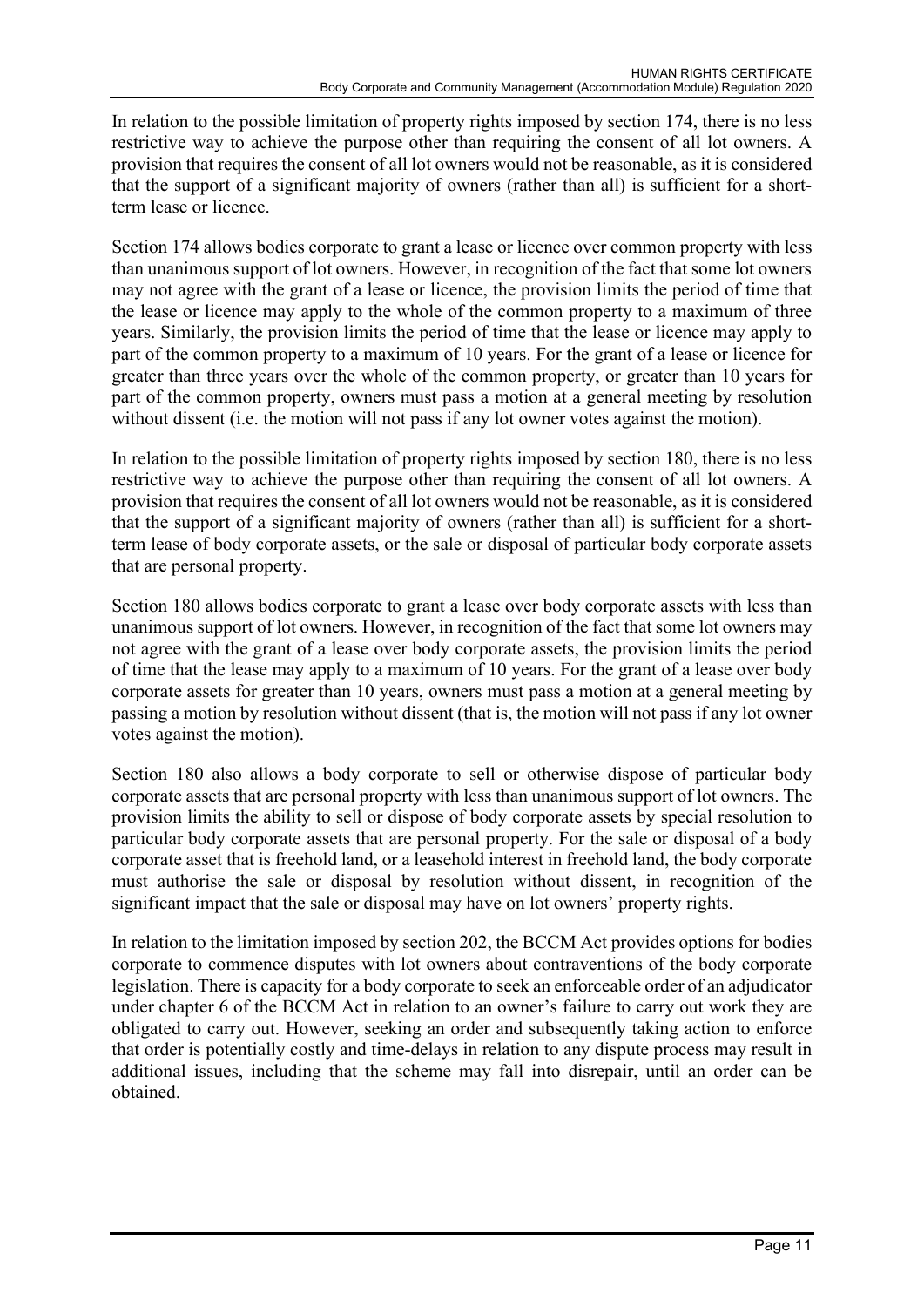Further, it is considered the need for the work is clearly established, as section 202 states that the body corporate may only carry out work required under the BCCM Act, the Accommodation Module, another Act or under an order from a court, QCAT or a departmental adjudicator. For this reason, permitting the body corporate to carry out the work without having to commence dispute action (or further dispute action after the need for the work has already been established by a relevant order of a court, QCAT or an adjudicator) is considered to be a reasonable approach to ensure scheme land is maintained in good condition.

(e) the balance between the importance of the purpose of the limitation and the importance of preserving the human right, taking into account the nature and extent of the limitation

As stated above, owners of lots in a community titles scheme jointly own common property as tenants in common in proportional shares. It is important for lot owners to be able to use and enjoy common property for the scheme, including by making decisions relating to the potential use of the common property. Section 174 does not impose an arbitrary or unreasonable limit on property rights, as a decision to grant a lease or licence passed by a special resolution threshold reflects that the majority of lot owners support granting a lease or licence. Also, in recognition of the implications of the grant of a lease or licence, the provision only permits the grant of a lease or licence for three years or less over the whole of the common property, or 10 years or less over part of the common property, if a motion is passed by special resolution. A grant of a lease or licence of more than three years over the whole of the common property, or more than 10 years over part of the common property, requires a motion to be passed by resolution without dissent (where no votes may be recorded as voting against the motion). For these reasons, it is considered the purpose of the limitation imposed by section 174 outweighs the importance of preserving the right, in this instance.

It is also important for owners to be able to use and enjoy body corporate assets for the scheme, including by making decisions relating to the potential use, sale or disposal of those assets. Section 180 does not impose an arbitrary or unreasonable limit on property rights, as a decision passed by a special resolution reflects that the majority of lot owners support the grant of a lease over a body corporate asset, or the sale or disposal of particular body corporate assets. Also, in recognition of the implications of the grant of a lease, section 180 only permits the grant of a lease for 10 years or less if a motion is passed by special resolution. A grant of a lease or licence of more than 10 years over a body corporate asset requires a motion to be passed by resolution without dissent (where no votes may be recorded as voting against the motion).

Similarly, the provision only permits the sale or disposal of particular body corporate assets that are personal property by a special resolution threshold. For the sale or disposal of a body corporate asset that involves freehold land, which is likely to have a more significant impact on lot owners' property rights, a decision must be passed by a resolution without dissent. For these reasons, it is considered the purpose of the limitation outweighs the importance of preserving the right, in this instance.

It is important for lot owners to use and enjoy their lot without unreasonable interference from other parties, including the body corporate for the scheme. It is not considered that section 202 of the Accommodation Module imposes arbitrary or unreasonable limitations on the individual property rights of owners and occupiers. It only empowers bodies corporate to carry out work that an owner or occupier would ordinarily be obligated to complete if that owner or occupier fails to comply with their obligations in relation to that work. For this reason, it is considered the purpose of the limitation outweighs the importance of preserving the right, in this instance.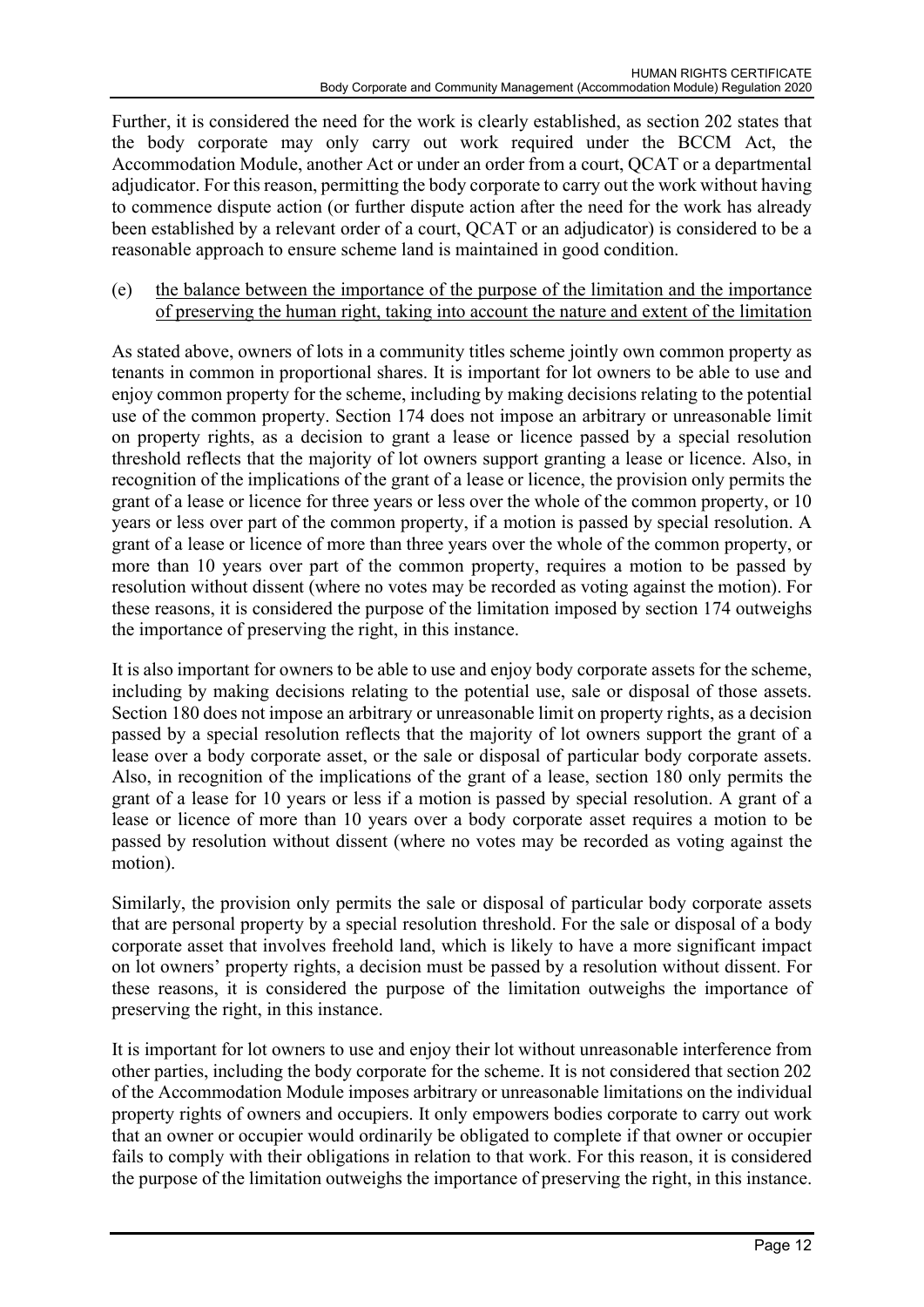## Consideration of reasonable limitations on human rights (section 13 Human Rights Act 2019) – Privacy

#### (a) the nature of the right

Section 25(a) of the HR Act provides that a person has the right not to have the person's privacy, family, home or correspondence unlawfully or arbitrarily interfered with. The intent of section 25(a) is to protect individuals from all interferences and attacks upon their privacy, family, home, correspondence (written and verbal) and reputation.

The scope of the right to privacy is very broad. It protects privacy in the sense of personal information, data collection and correspondence, but also extends to an individual's private life more generally.

Like the right to property, the right to privacy has an internal limitation to the right in that it imposes a negative obligation on the State not to arbitrarily interfere with the right. As stated above, the concept of arbitrariness in the context of the right to privacy carries a human rights meaning of capriciousness, unpredictability, injustice and unreasonableness – in the sense of not being proportionate to the legitimate aim sought<sup>4</sup>.

Section 58 of the Accommodation Module may limit privacy rights, as the provision requires a voting member of the body corporate committee to declare to a committee meeting a direct or indirect interest in an issue being considered by the committee. If the member declares an interest on an issue being considered by the committee, that member is precluded from voting on a motion involving the issue.

Section 69 of the Accommodation Module may limit privacy rights. It provides that a committee member may only receive a benefit from a caretaking service contractor or service contractor for the scheme if the body corporate has authorised the receipt of the benefit by ordinary resolution at a general meeting of all owners; if the benefit is received as part of the services the caretaking service contractor or service contractor provides to the body corporate; or if the benefit is paid for at market price by a committee member who is the owner of a lot.

Section 69 requires members of the committee to disclose details of benefits they intend to receive to the body corporate for authorisation (unless the benefit is received as part of the services the caretaking service contractor or service contractor provides to the body corporate, or the benefit is paid for at market price by a committee member who is the owner of a lot).

Section 86 of the Accommodation Module may limit privacy rights. It requires the original owner of a community titles scheme to give particular documents and information to the body corporate at the first annual general meeting for the scheme. While it is unlikely, personal or commercial information about the original owner, or other people relevant to the community titles scheme, may be included in some of the documents and information required to be given to the body corporate by the original owner.

Section 103 of the Accommodation Module may limit the right to privacy, as it requires the secretary to make particular information available for inspection by attendees at a general meeting, including the body corporate roll (which contains the name and contact details for each lot owner), a list of individuals eligible to vote at the meeting, proxy forms and all hard copy and electronic votes.

<sup>&</sup>lt;sup>4</sup> WBM v Chief Commissioner of Police (2012) 43 VR 466, 472 (Warren CJ, Hansen JA agreeing)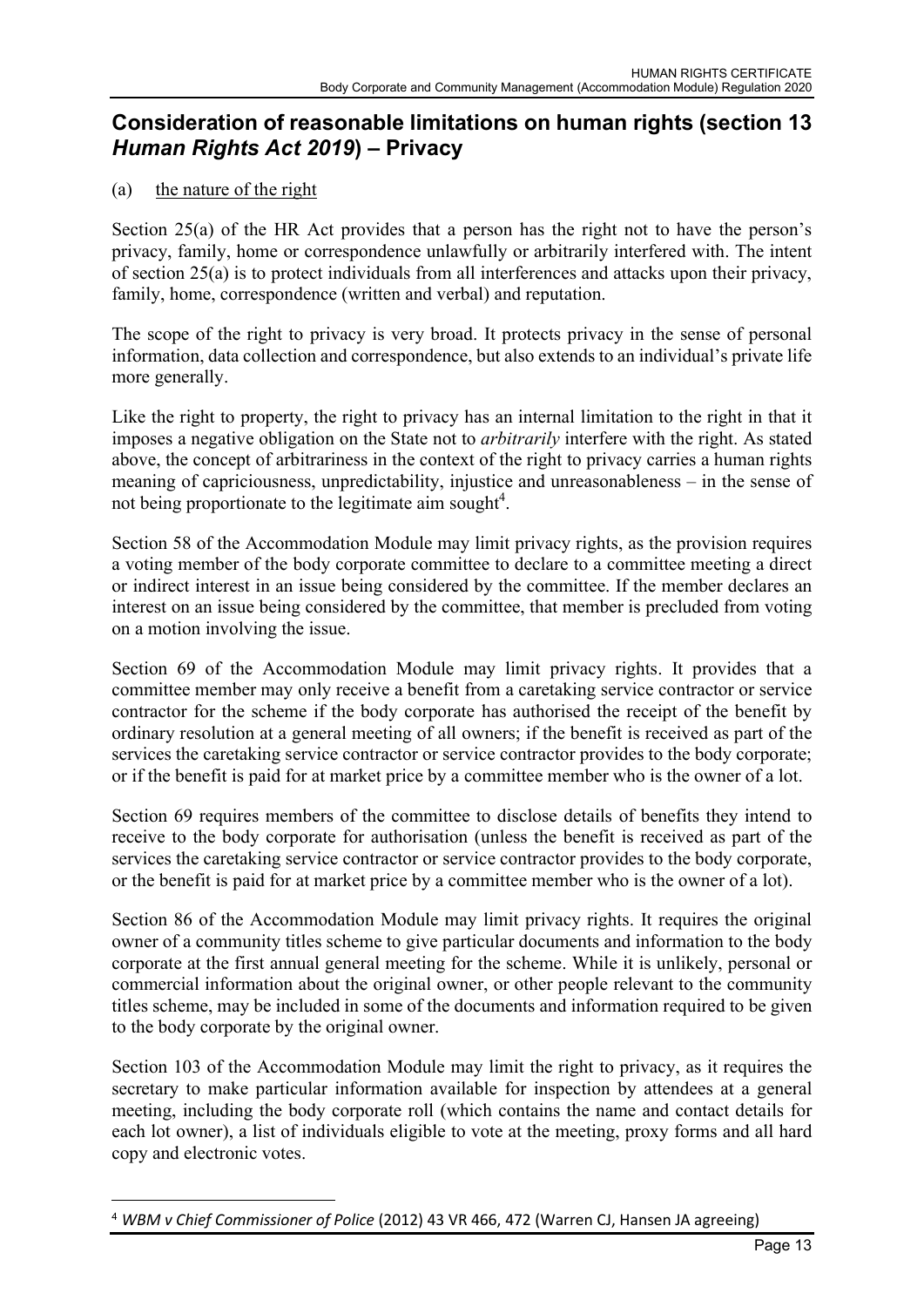Section 144 of the Accommodation Module may limit privacy rights by requiring the disclosure to the body corporate of commercial or personal relationships a body corporate manager or caretaking service contractor has with another person. The provision provides that, if a body corporate is considering entering into an agreement with a provider for the supply of goods or services, a body corporate manager or caretaking service contractor is required to disclose to the body corporate any relationship the body corporate manager or caretaking service contractor has with the person prior to the body corporate entering the agreement to engage the person.

Section 145 of the Accommodation Module may limit privacy rights by requiring the disclosure of commercial or personal relationships a body corporate manager or caretaking service contractor has with another person. If a body corporate is a party to a contract for the supply of goods or services from a particular provider, the provision requires a body corporate manager or caretaking service contractor to disclose to the body corporate any associate relationship they have with the particular provider, if the body corporate has not previously been informed of the associate relationship.

Section 146 of the Accommodation Module may limit privacy rights. If a body corporate is considering entering into a contract with a person for the supply of goods or services, the provision requires a body corporate manager or caretaking service contractor to disclose to the body corporate, before the body corporate enters into the contract, any commission, payment or other benefit the body corporate manager or caretaking service contractor is entitled to receive as a result of the body corporate entering into the contract with the person.

Section 192 of the Accommodation Module may limit privacy rights. The provision requires the owner of a lot to give the body corporate for a community titles scheme details of any improvements made to the owner's lot or the common property, if those improvements may increase the premium payable by the body corporate for required reinstatement insurance for the community titles scheme.

Section 197 of the Accommodation Module may limit privacy rights. The provision requires the owner of a lot to give details of the use of their lot to the body corporate, if the use may increase the premium payable by the body corporate for required insurance for the community titles scheme.

Section 212 of the Accommodation Module may limit privacy rights. The provision requires particular individuals or persons (including lot owners) to provide a notice outlining details of specified events (for example, the details of how the person came to own the lot) accompanied by their contact details, including a residential or business address and address for service, within 1 month after the specified event occurs.

Section 221 of the Accommodation Module may limit privacy rights, as it permits a member of the body corporate committee reasonable access to the records of the body corporate.

(b) the nature of the purpose of the limitation, including whether it is consistent with a free and democratic society based on human dignity, equality and freedom

The purpose of the limitation in section 58 is to ensure voting members of the committee adhere to their responsibility to act in the best interests of the body corporate. The limitation is necessary to ensure a voting member of the committee that holds a direct or indirect interest in an issue being considered by the committee does not vote in relation to the issue. The limitation is consistent with a free and democratic society, as committee members are obligated to make decisions that are in the best interests of the body corporate.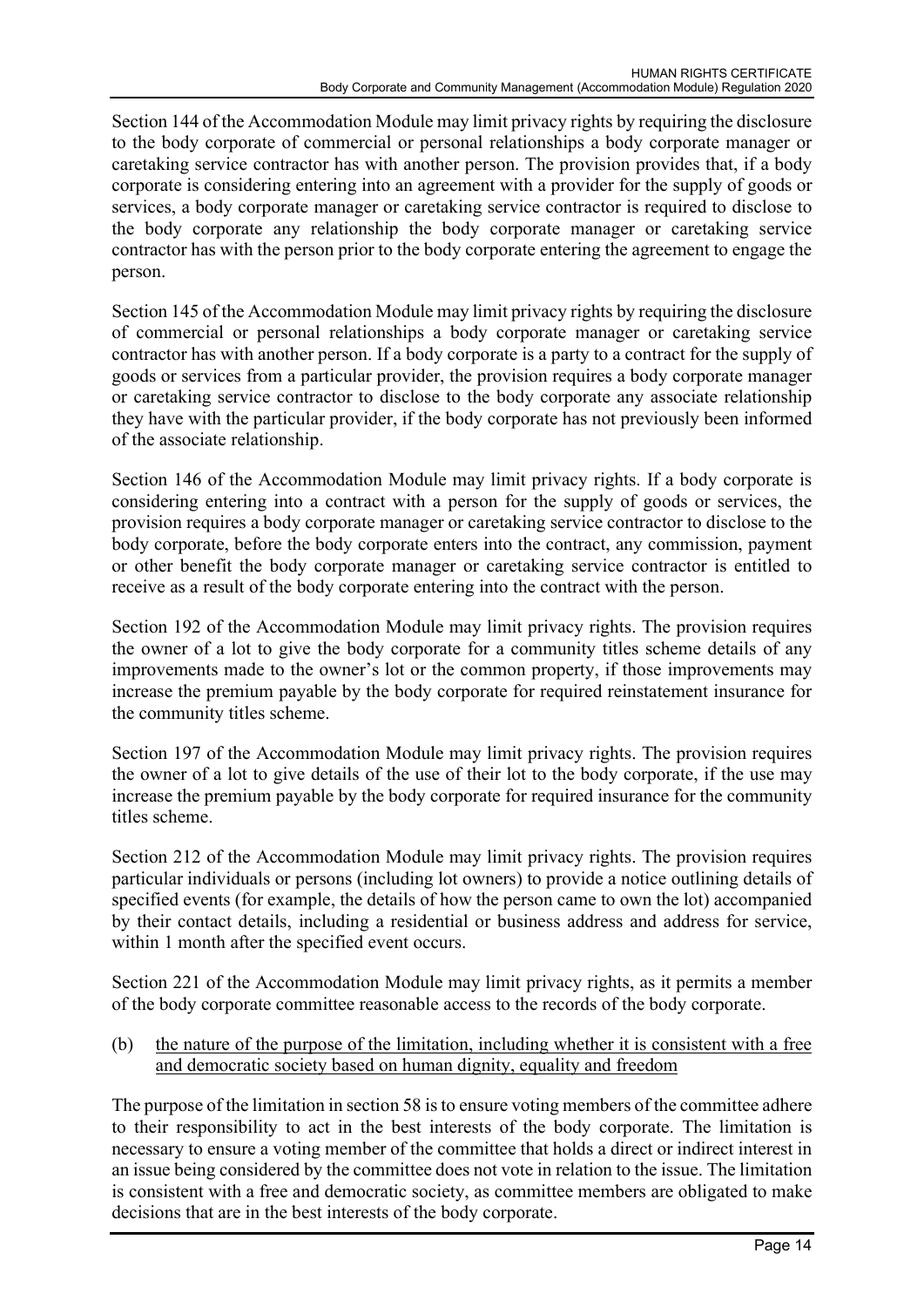The purpose of the limitation in section 69 is to ensure members of the committee are not influenced by caretaking service contractors or service contractors in relation to their responsibilities to act in the best interests of the body corporate. The limitation in section 69 is also necessary to ensure all lot owners are informed of a benefit that a member of the committee is receiving to enable lot owners to decide whether to vote in favour of a motion to approve the benefit. The limit imposed on the privacy rights of members of the committee is consistent with a free and democratic society, as it is expected committee members vote in the best interests of the body corporate (in relation to voting members of the committee), and otherwise act in the best interests of the body corporate, free from any influence of a caretaking service contractor or service contractor.

The purpose of the limitation in section 86 is to ensure the body corporate is provided with documents and information by the original owner at the first annual general meeting that are relevant to the ongoing administration and management of the community titles scheme, after the original owner no longer has responsibility for the management of the scheme.

The purpose of the limitation in section 103 is to ensure those present at the general meeting may conduct their own enquiries in relation to whether the people present at the meeting have the right to cast a vote at the meeting, and to also ensure the meeting is conducted transparently.

It is common for body corporate managers and caretaking service contractors to source quotes from contractors (either formally or informally) as part of their role. The purpose for the limitation in section 144 is aimed at ensuring the body corporate is aware of whether a person it is considering engaging to supply goods or services has a commercial or personal relationship with the body corporate manager and caretaking service contractor. The limitation is consistent with a free and democratic society, as it ensures the body corporate may make a decision that is in its best interests in relation to engaging a person to supply goods or service to the body corporate.

The purpose of the limitation in section 145 is ensuring the body corporate is aware of any relationship a body corporate manager or caretaking service contractor has with another party the body corporate has engaged to provide services that arises after the person has been engaged by the body corporate.

The limitation imposed by section 145 is consistent with a free and democratic society, as the intent of the disclosure is to ensure the body corporate can make informed decisions if a person that provides goods or services to the body corporate forms a commercial or personal relationship with the body corporate manager or caretaking service contractor after the person is contracted by the body corporate.

Section 146 requires the disclosure of commercial or personal information about a commission, payment or other benefit a body corporate manager or caretaking service contractor is entitled to receive in return for the body corporate engaging a person to provide goods or services to the body corporate. The purpose of the limitation is to ensure a body corporate is informed that the body corporate manager or caretaking service contractor may benefit personally or commercially from a decision of the body corporate. This limitation on privacy rights is consistent with a free and democratic society, as it ensures a body corporate can make a decision that is in its best interests in relation to the engagement of a person to provide goods or services to the body corporate.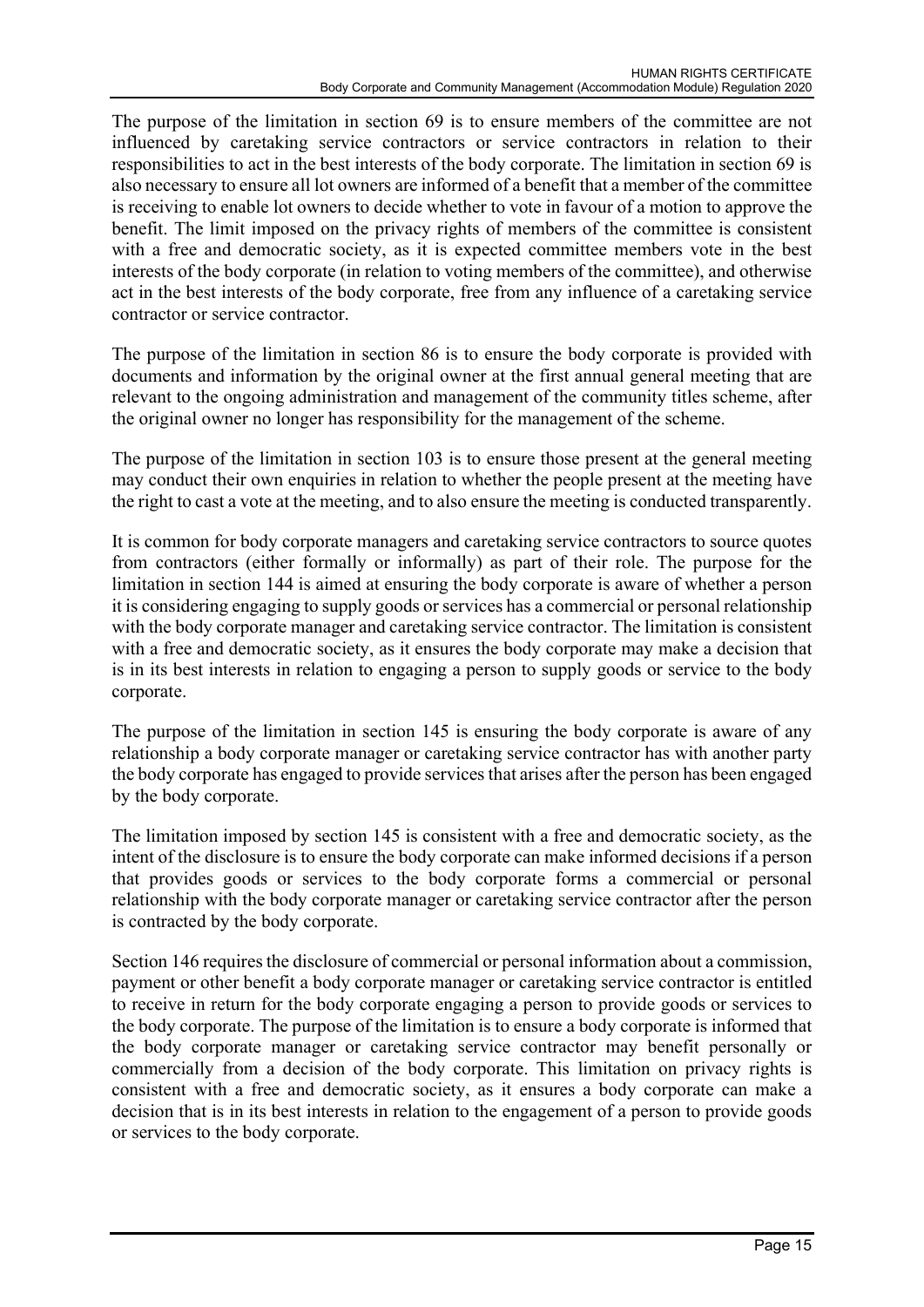The purpose of the limitation in section 192 is to ensure that improvements made by a lot owner that are likely to increase the premium for required insurance for the scheme are disclosed to the body corporate, primarily to ensure the scheme is adequately insured. The limitation is consistent with a free and democratic society, as it ensures the body corporate is aware of improvements made by lot owners and can obtain insurance that appropriately provides for the reinstatement of the scheme in the event that an insurable event occurs.

The purpose of the limitation in section 197 is to ensure the body corporate is informed of activities that may result in an increase in insurance costs of the body corporate. For example, the provision would require a commercial lot owner to disclose to the body corporate that the activities carried out on the lot include the handling and packaging of potentially harmful chemicals.

Section 197 may limit privacy rights by requiring a lot owner to disclose to the body corporate details of activities carried out within the lot. The limitation is consistent with a free and democratic society, as it ensures the body corporate is made aware of activities carried out within an owner's lot that are likely to result in an increase in insurance costs. The provision allows the body corporate to adequately insure the scheme, including by sourcing quotes for insurance from appropriate providers that are willing to offer suitable insurance.

The purpose of the limitation in section 212 is to ensure the body corporate has a current residential or business address, and address for service, for particular people involved in the scheme to allow the body corporate to send necessary notices and other information to the person in accordance with its statutory obligations. The information provided to the body corporate pursuant to section 212 forms part of the body corporate records for the scheme, and is accessible under section 205 of the BCCM Act by interested persons, or by committee members under section 221 of the Accommodation Module.

The purpose of the limitation in section 221 is to ensure members of the committee have reasonable access to the records of the body corporate in light of their responsibility to act in the best interests of the body corporate (including when making decisions), and to put the lawful decisions of the body corporate into effect.

(c) the relationship between the limitation and its purpose, including whether the limitation helps to achieve the purpose

The limitation in section 58 prevents a voting member of the committee from voting in relation to an issue if the voting member of the committee discloses a direct or indirect interest in the issue being considered by the committee. The limitation is rationally connected to its purpose, which is to ensure voting members of the committee comply with the obligation to vote and act in the best interests of the body corporate. The limitation is necessary to ensure voting members of the committee that do hold a direct or indirect interest in an issue being considered by the committee do not vote in relation to the issue.

The limitation in section 69 prevents a member of the committee from receiving a benefit, unless the body corporate approves by ordinary resolution the receipt of the benefit, or the benefit is paid for by a committee member who is a lot owner at market price. In this way, the limitation is rationally connected to its purpose of ensuring caretaking service contractors or service contractors do not provide benefits to members of the committee as a means to influence decisions made by the committee, or to otherwise receive favourable treatment from committee members. The limitation is also necessary to ensure all lot owners are informed of a benefit that a member of the committee is receiving to enable lot owners to decide whether to vote in favour of a motion to approve the benefit.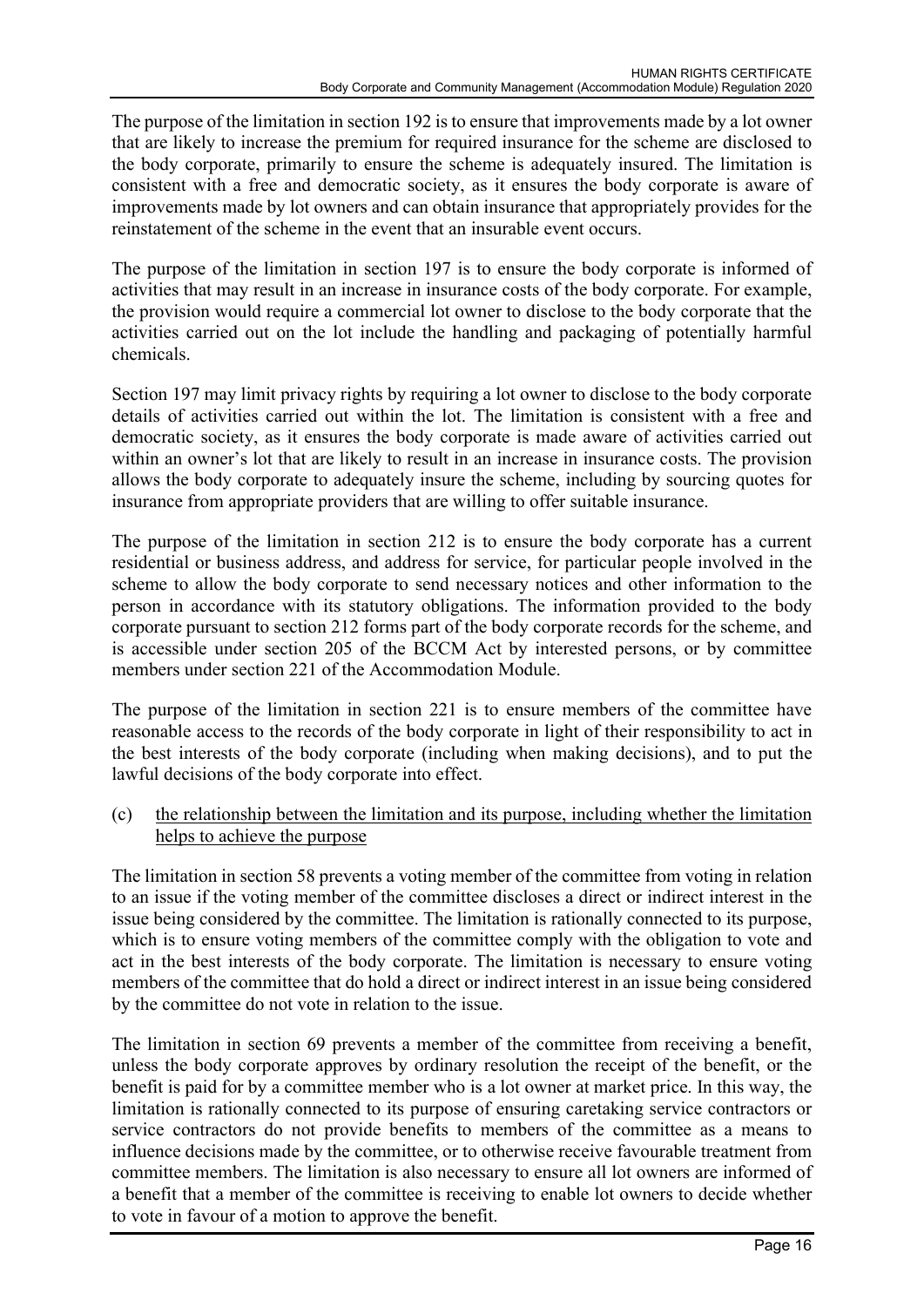The limitation in section 86 is directly related to the purpose of the provision, which is to ensure the body corporate is provided documents and information in the possession of the original owner that are relevant and necessary to the ongoing administration and management of the scheme. Although it is unlikely that personal information will be included in the documents and information to be provided by the original owner, all of the information (including any personal or commercial information) is relevant to the ongoing administration of the scheme. In this respect, it is likely that any personal or commercial information provided in the documents and information given by the original owner would ordinarily be required to be kept as a record of the body corporate pursuant to its general statutory obligation to keep records relevant to the administration and management of the scheme.

The limitation in section 103 is directly related to the purpose of the provision, in that it enables people present at the meeting to inspect the roll, a list of people entitled to vote at the meeting (who will not necessarily own a lot in the scheme), as well as the completed votes received for the meeting. Permitting owners and other meeting attendees to access this information at the meeting ensures the meeting is conducted transparently and people are able to confirm who is entitled to vote, particularly as meeting attendees will not necessarily own a lot in the scheme (for example, a meeting attendee may vote at the meeting under a power of attorney given to them by the owner of a lot).

The limitation in section 144 is rationally connected to the purpose of the provision, which is to ensure the body corporate has all relevant information so that it can make a decision that is in its best interests. As body corporate managers or caretaking service contractors may source quotations on behalf of the body corporate for the provision of goods and services, the provision ensures the body corporate is aware of any commercial or personal relationship that may exist prior to making a decision to enter into a contract for the provision of goods or services.

The limitation in section 145 is rationally connected to the purpose of the provision, which is to ensure that the body corporate is aware of any personal or commercial relationship a body corporate manager or caretaking service contractor has with a person the body corporate has contracted to provide goods or services to the body corporate, primarily where the associate relationship is formed after the person has been contracted by the body corporate.

Similarly, section 146 requires a body corporate manager or caretaking service contractor to disclose details of commissions, payments or other benefits they will receive to ensure the body corporate can make a reasonable decision that is in the best interests of the body corporate. In this way, the provision is rationally connected to the purpose of assisting the body corporate in being aware of whether body corporate managers or caretaking service contractors may benefit personally or commercially from a decision of the body corporate.

Section 192 requires a lot owner to disclose details of improvements the owner has made to their lot or the common property if the improvements are likely to result in an increase in insurance costs the body corporate is obligated to pay. In this way the limitation in section 192 is rationally connected to the purpose of the provision, which is to ensure the body corporate is provided with all relevant information that may impact mandatory insurance the body corporate is required to put in place under the legislation.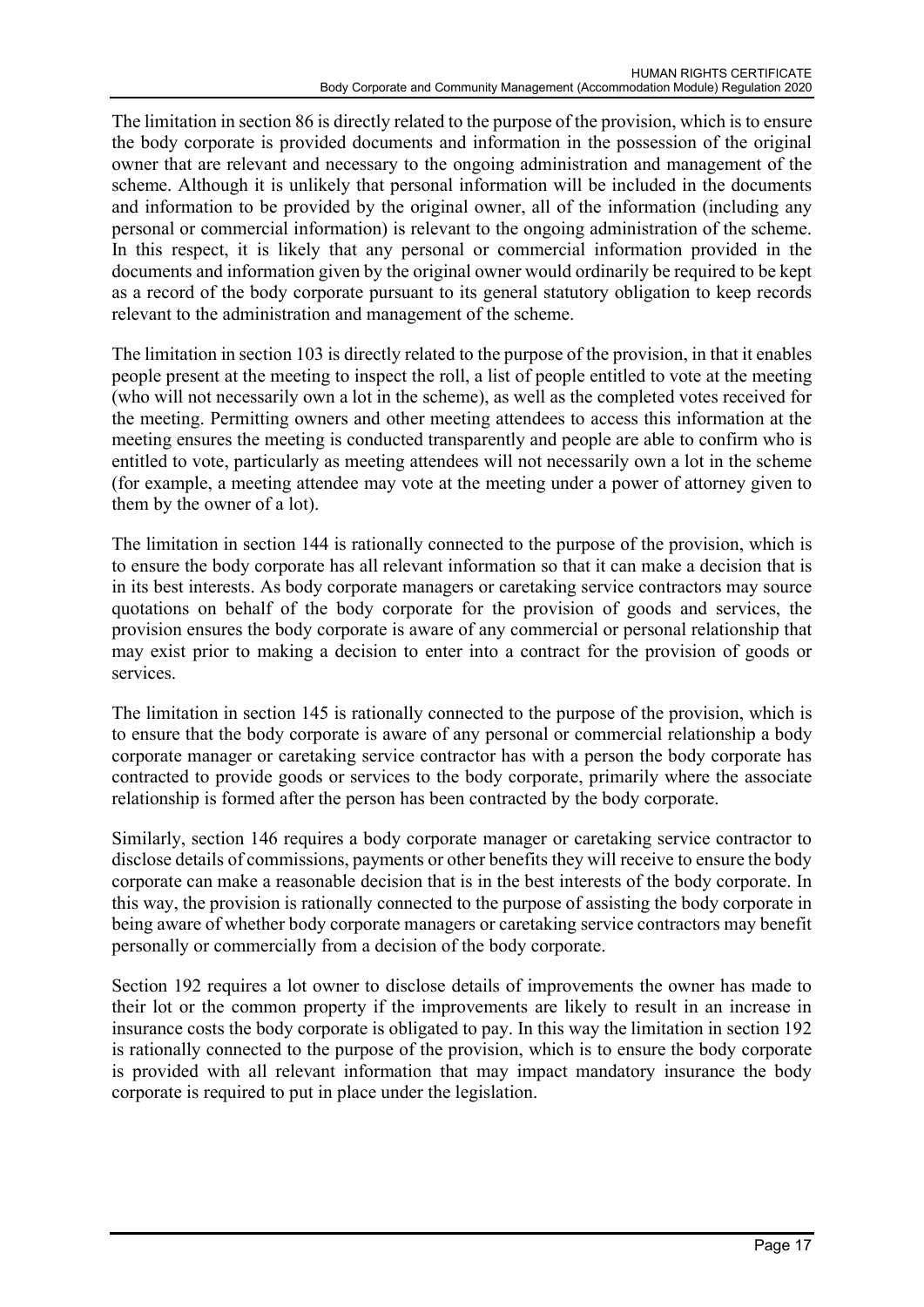Section 197 requires an owner to disclose to the body corporate details of the activities carried out within the lot if those activities are likely to result in an increase in insurance costs for reinstatement insurance or public risk insurance required to be put in place by the body corporate. In this way, the limitation is rationally connected to the intent of the provision, which is to ensure the body corporate has information required to ensure that the scheme is adequately insured.

Section 212 requires particular people to disclose to the body corporate their name, contact details (residential or business address and address for service) and details of a specified type of event, within one month after the event occurs. For example, within one month after a person becomes the owner of a lot, the person must give the body corporate a notice detailing their name, residential or business address, address for service, and details of the way in which they became the owner of the lot (for example, a sale process). The limitation is rationally connected to the purpose of the provision, which is to ensure the body corporate has the name and contact details of owners and other people relevant to the scheme. Disclosing these details to the body corporate ensures the body corporate can send notices and other information to owners and other parties in accordance with its statutory obligations, and to ensure that owners and other relevant persons receive notices and information relevant to the operation of the scheme required to enable them to participate in decision-making of the body corporate.

Section 221 permits committee members to access the records of the body corporate. By inspecting the body corporate records, a committee member may obtain contact details for lot owners, correspondence between the body corporate and other parties, and financial information of the body corporate. The limitation is rationally connected to the purpose of the provision, which is to ensure members of the committee, who are obliged to act in the best interests of the body corporate and to put the decisions of the body corporate into effect, have reasonable access to the records of the body corporate.

(d) whether there are any less restrictive and reasonably available ways to achieve the purpose

In relation to section 58, there is no less restrictive way to achieve the purpose of the provision, which is to ensure voting members of the committee with a direct or indirect interest in an issue being considered by the committee do not vote on that issue. Allowing a voting committee member to withhold information about their direct or indirect interest in an issue, and subsequently voting on that issue in their capacity as a voting member, is not considered an appropriate option, particularly given the obligation imposed on voting committee members to act in the best interests of the body corporate.

In relation to section 69, there is no less restrictive way to achieve the purpose of the provision which is to ensure that members of the committee do not receive a benefit (other than a permitted benefit, or a benefit paid for at market price) from a caretaking service contractor unless approved by ordinary resolution of the body corporate.

While the Accommodation Module also requires voting members of the committee to declare a conflict in relation to an issue being considered by the committee, and for body corporate managers and caretaking service contractors to disclose details of any commissions, payments or benefits they are entitled to receive if a body corporate enters into a contract with a person to provide goods or services to the body corporate, these provisions do not have the same effect as requiring a member of the committee to disclose any benefit they may receive from a caretaking service contractor or service contractor to the body corporate for approval.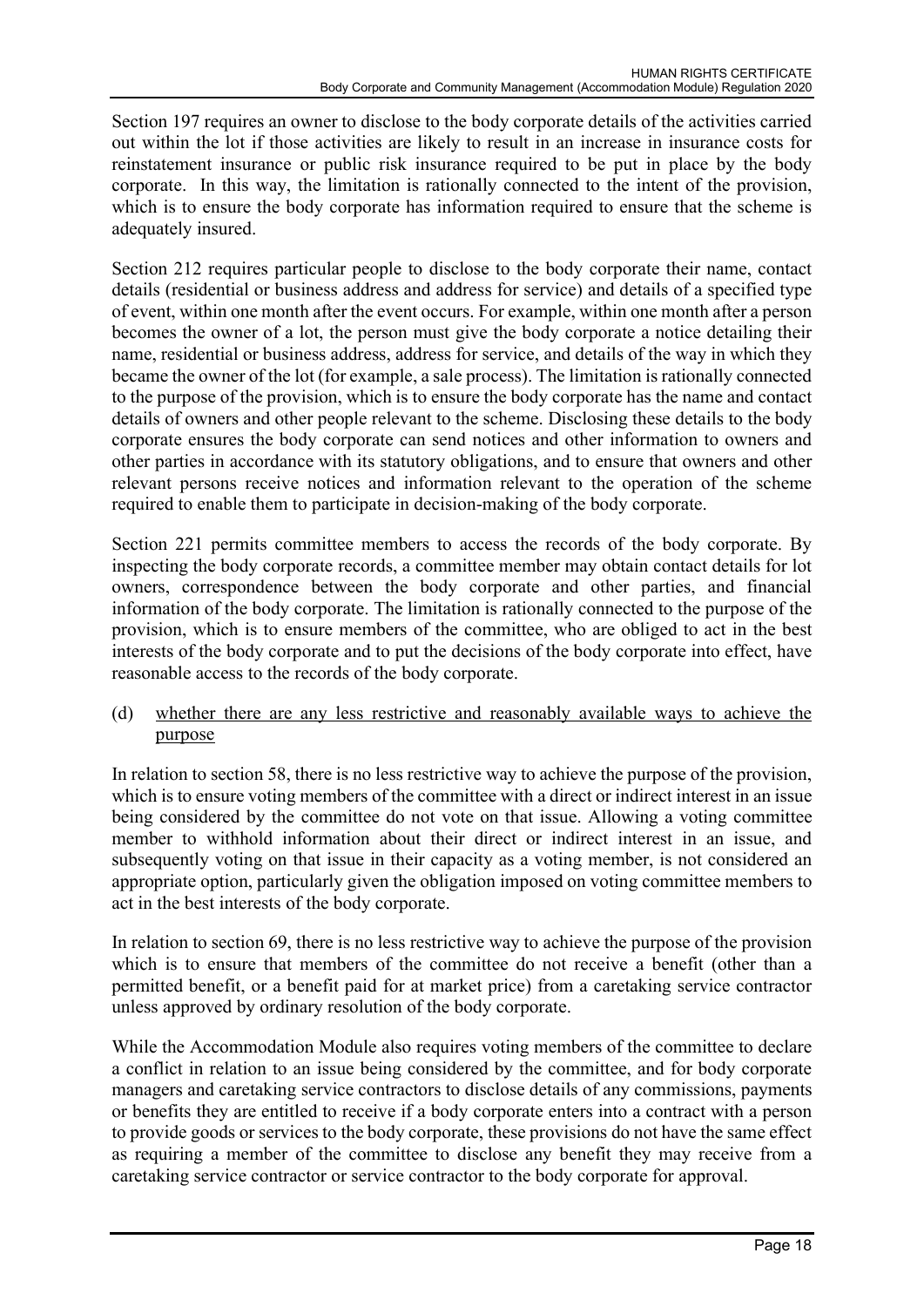In relation to section 86, there is no less restrictive way to achieve the purpose of the provision, which is to ensure the original owner gives copies of documents and information relevant to the ongoing administration and management of the scheme to the body corporate at the first annual general meeting.

In relation to section 103, there is no less restrictive way to achieve the purpose of the provision which is to ensure the meeting is conducted transparently and people are able to confirm who is entitled to vote at the meeting, particularly as meeting attendees will not necessarily own a lot in the scheme. While owners may access records, including the body corporate roll, under the BCCM Act (section 205) upon payment of a prescribed fee, this would not achieve the same result, as an inspection of records is not able to be conducted at a general meeting. For this reason, meeting attendees would not be able to satisfy themselves, at a general meeting, that the meeting has been conducted transparently. Allowing inspections of the body corporate roll and the list of voters at the meeting gives owners the right to conduct their own inquiries in relation to conduct of the meeting, including by identifying the people present at the meeting who are entitled to vote despite not owning a lot in the scheme (for example, a lot owner may have appointed a proxy to attend and vote at the general meeting on their behalf).

In relation to section 144, there is no less restrictive way to achieve the purpose of the provision which is to ensure information about an associate relationship that may impact on a body corporate decision about the engagement of a person to provide goods or services to the body corporate, is disclosed to the body corporate. Similarly, in relation to section 145, there is no less restrictive way to achieve the purpose of the provision, which is to ensure the body corporate is aware if, after contracting a person to provide goods or services to the body corporate, the person forms an associate relationship with the body corporate manager or caretaking service contractor.

It is considered that imposing obligations on body corporate managers and caretaking service contractors to disclose details of a personal or commercial relationship with a person the body corporate has engaged, or is considering engaging, to provide goods or services to the body corporate is the only way to ensure the body corporate may make informed decisions. In the absence of these disclosure requirements under sections 144 and 145, the body corporate would not be aware of any associate relationship, unless it conducted its own enquiries to determine if an associate relationship exists between a person and the body corporate manager or caretaking service contractor.

In relation to the limitation imposed by section 146, it is considered there is no less restrictive way to achieve the purpose of the provision, which is to ensure the body corporate is aware of the details of any commission, payment or other benefit a body corporate manager or caretaking service contractor may receive if a person is engaged to provide goods or service to the body corporate. It is common for body corporate managers and caretaking service contractors to source quotes for the supply of goods and services on behalf of the body corporate. Requiring disclosure of details of a commission, payment or other benefit a body corporate manager or caretaking service contractor is entitled to receive ensures the body corporate may make an informed decision, which is in the body corporate's best interests, about engaging a person to supply goods or services to the body corporate.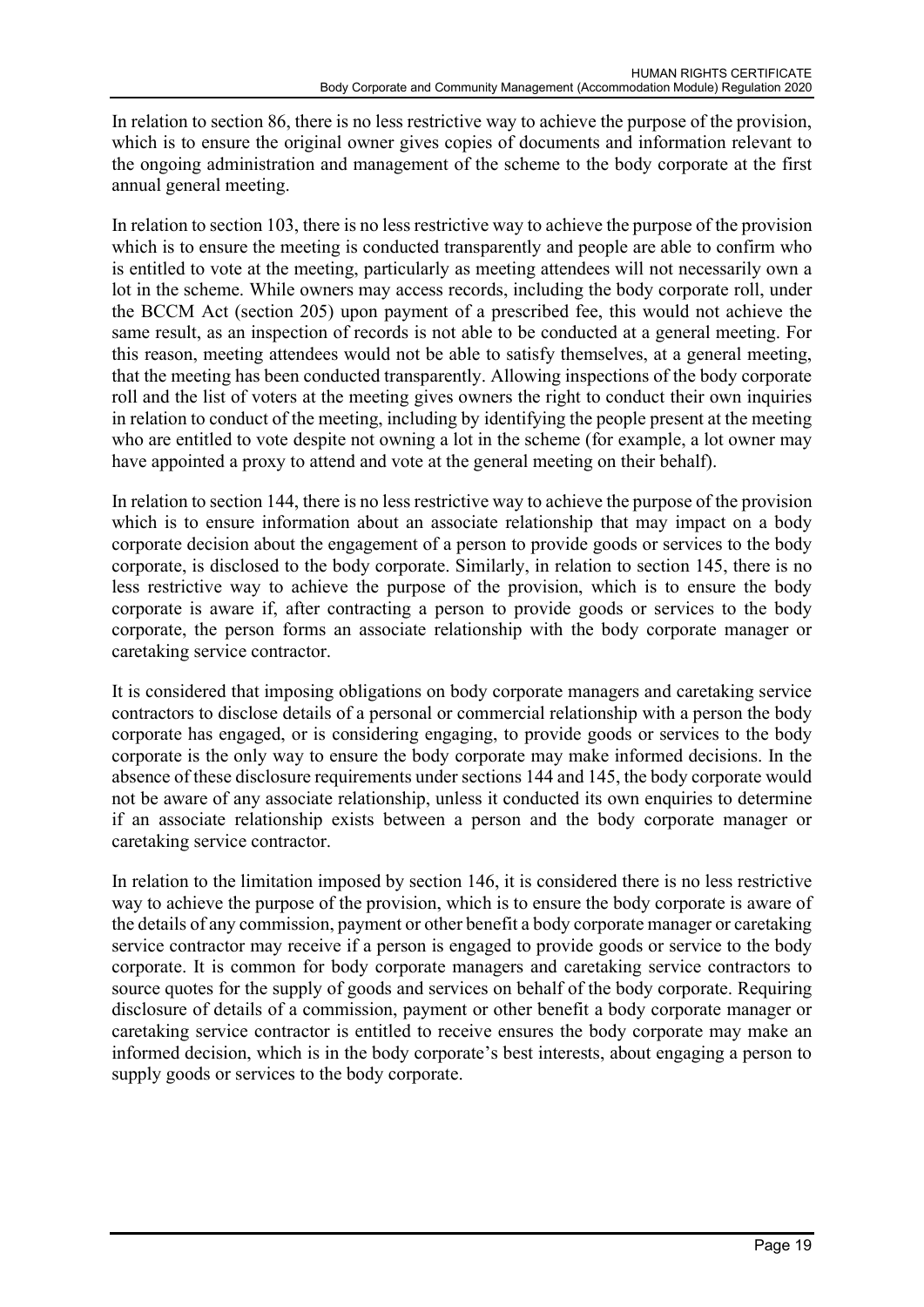In relation to the limitations imposed by sections 192 and 197, it is considered there is no less restrictive way of achieving the purpose of the provisions, which is to ensure the body corporate may adequately insure the community titles scheme. If owners were not required to disclose details about improvements, or about activities carried out within the lot, that are likely to result in an increase in insurance costs, the body corporate may take out insurance cover that is not adequate for the scheme.

In relation to section 212, there is no other less restrictive way to achieve the purpose of the provision, which is to ensure the body corporate has the name and contact details for owners and other people relevant to the community titles scheme, to enable the body corporate to provide information and notices about the affairs of the body corporate (e.g. meeting notices) to all owners and other relevant parties (e.g. mortgagees in possession).

In relation to section 221, in the absence of an explicit right of members of the committee to access body corporate records, it would be possible for those members to rely on their right under the BCCM Act (section 205) to access records. However, this option would likely result in delays in committee member access to records that may be necessary to ensure they are able to carry out statutory duties of the body corporate and committee. An inspection of records under section 205 of the BCCM Act permits the body corporate to provide access to records any time within seven days after a written request accompanied by the prescribed fee is received by the body corporate. Also, given the committee is responsible for managing the routine administrative activities of the body corporate, it is necessary to ensure committee members have ready access to the body corporate's records.

(e) the balance between the importance of the purpose of the limitation and the importance of preserving the human right, taking into account the nature and extent of the limitation

Section 58 may limit privacy rights by requiring voting members of the committee to disclose to a committee meeting a direct or indirect interest in an issue being considered by the committee. Where a voting committee member declares a direct or indirect interest, they are not permitted to vote on the issue. This limitation is necessary to ensure committee members adhere to their obligation to act in the best interests of the body corporate. Holding a direct or indirect interest in an issue being considered by the committee is likely to impact on the ability of a voting member to vote on the issue in a way that represents the best interests of the body corporate. In most cases, a voting committee member volunteers to be on the committee (except in schemes with a small number of lot owners), so the limitation is important to ensure voting members do not vote in a way that may conflict with the interests of the body corporate on an issue. For these reasons, it is considered that the purpose of the limitation imposed by section 58 outweighs the importance of preserving the right, in this instance.

While section 69 impacts privacy rights of members of the committee by requiring them to disclose details of benefits they will receive from a caretaking service contractor or service contractor to the body corporate, the limitation is necessary to enable the body corporate to decide whether to approve any benefit the committee member may receive. Without the requirement to disclose the information required by section 69, and to seek the body corporate's approval, it may be perceived that a member of the committee is in receipt of a benefit in return for carrying out their duties in a way that favours the interests of the caretaking service contractor or service contractor.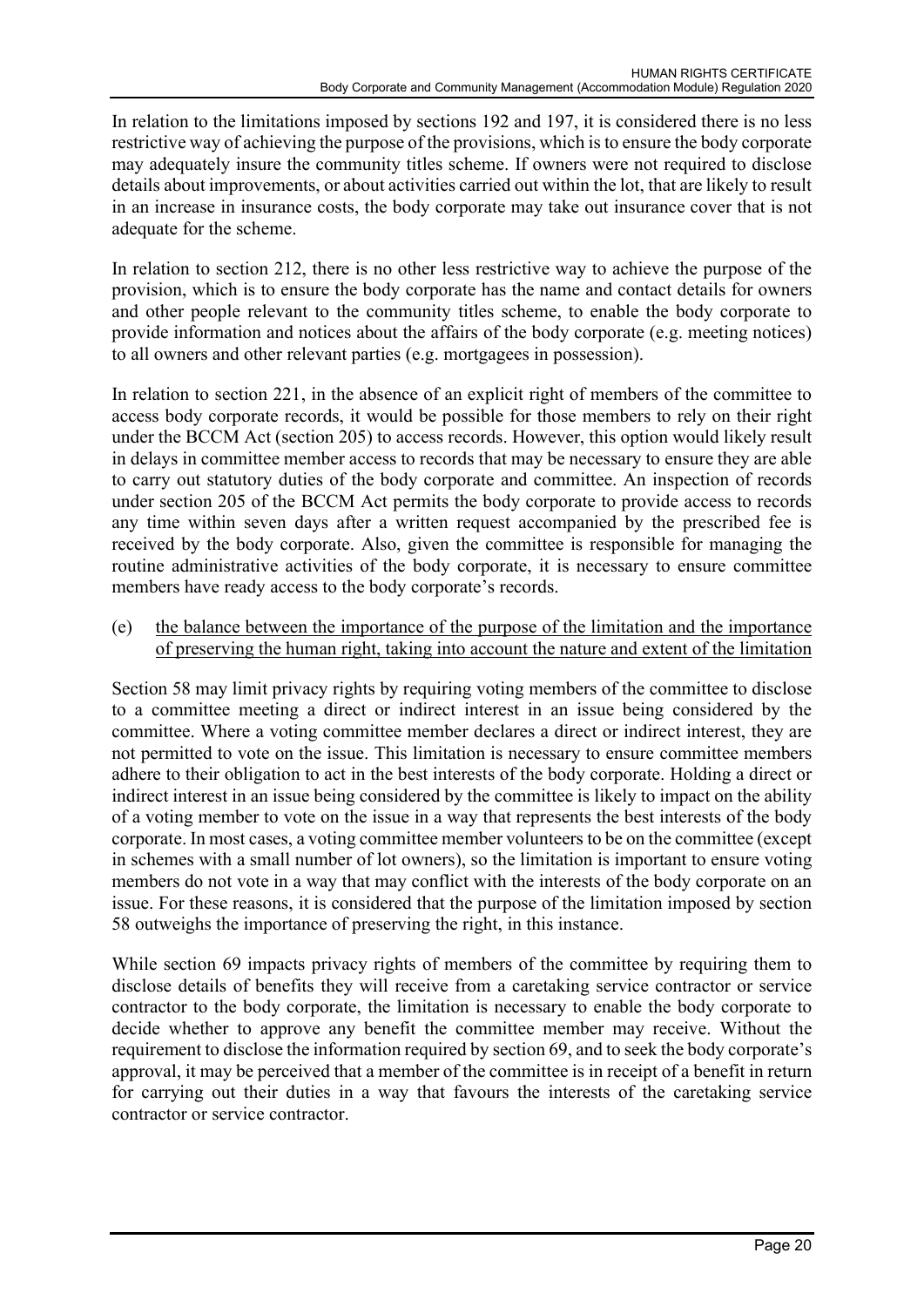A committee member is required to act in the best interests of the body corporate and receiving a benefit (other than those excluded from the section) from the caretaking service contractor or a service contractor has potential to generate conflicts of interest. If a committee member wants to receive a benefit, they must disclose details of the benefit for the consideration of all lot owners. This is important so that the body corporate can decide whether it is appropriate for the committee member to receive the benefit.

For these reasons, it is considered that the purpose of the limitation imposed by section 69 outweighs the importance of preserving the right, in this instance.

Section 86 may limit privacy rights by requiring the original owner of a community titles scheme to provide documents and information, which may contain personal or commercial information, that are relevant to the ongoing administration and management of the scheme to the body corporate at the first annual general meeting. It is important for the body corporate to maintain records relevant to the scheme, including records relating to the original owner's dealings in establishing the scheme, as well as their dealings as the sole member of the body corporate in the early period after scheme establishment, when the original owner has sole control of the operation of the body corporate. While some personal or commercial information may be included in the documents and information to be handed over by the original owner, these documents and information are all relevant to the ongoing administration and management of the scheme. For this reason, it is considered that the purpose of the limitation imposed by section 86 outweighs the importance of preserving privacy rights, in this instance.

Section 103 impacts privacy rights by requiring the secretary to permit meeting attendees to inspect the body corporate roll, a list of individuals eligible to vote at the meeting, proxy forms and all hard copy and electronic votes. This provision serves an important role in ensuring transparency in relation to the conduct of general meetings. As the individuals attending and voting at a general meeting will not always be lot owners (for example, they may be voting as the proxy of an owner), the provision allows owners to understand who is a voter for the meeting, as well as how those people entitled to vote have voted in relation to each motion to be decided at the meeting (through an inspection of the hard copy or electronic votes). The ability for meeting attendees to inspect the roll, proxy forms and completed votes also serves an important role in ensuring attendees can scrutinise attendees and their votes, which assists lot owners to accept body corporate decisions and avoid disputes about meeting conduct and outcomes. For these reasons, it is considered that the purpose of the limitation imposed by section 103 outweighs the importance of preserving the right, in this instance.

Section 144 may impact privacy rights by requiring a body corporate manager or caretaking service contractor to disclose details of a relationship with a person the body corporate is considering engaging to provide goods or services. The provision ensures there is transparency about conflicts of interests in the nomination of a person proposed to be engaged by the body corporate, particularly in situations where the body corporate manager or caretaking service contractor has recommended the body corporate engage a person to provide goods or services where that person shares a relationship (either personal, professional or commercial) with the body corporate manager or caretaking service contractor. This is important to ensure the best interests of the body corporate are considered as part of the body corporate decision-making processes. For these reasons, it is considered the purpose of the limitation imposed by section 144 outweighs the importance of preserving the right, in this instance.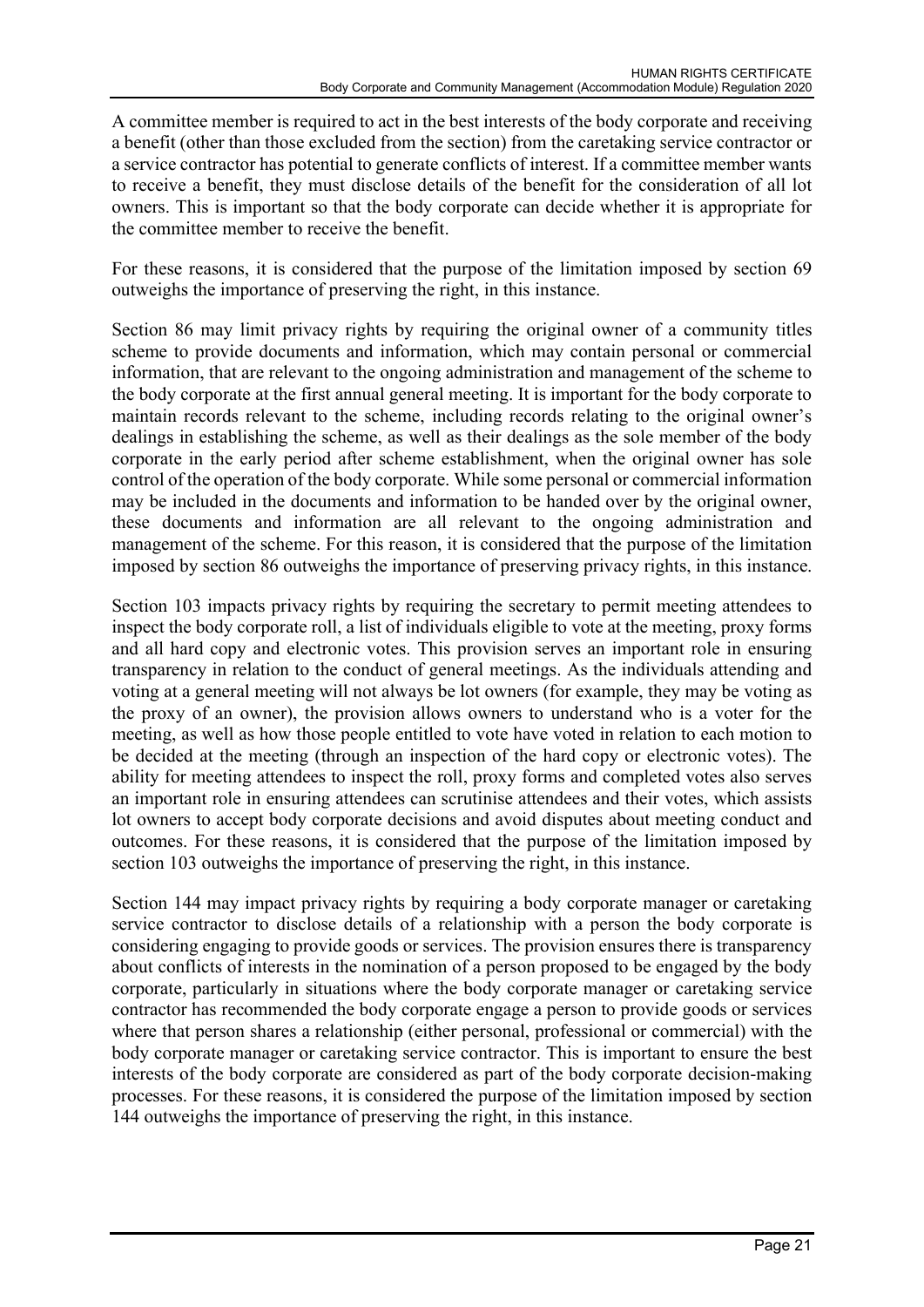Section 145 may impact privacy rights by requiring a body corporate manager or caretaking service contractor to disclose details of a relationship with a person the body corporate has already contracted to provide goods or services to the body corporate. The provision ensures there is transparency in relation to any conflicts of interest that may arise in relation to a person engaged by the body corporate to provide goods or services after the person has been contracted by the body corporate. This is important to ensure the best interests of the body corporate are considered as part of the body corporate decision-making processes. For these reasons, it is considered the purpose of the limitation imposed by section 145 outweighs the importance of preserving the right, in this instance.

Section 146 may impact privacy rights by requiring a body corporate manager or caretaking service contractor to disclose to the body corporate details of any payment or other benefit they will receive if the body corporate engages a person to provide goods or services. Like section 145, section 146 ensures transparency about conflicts of interests, by ensuring the body corporate is informed of payments or other benefits a body corporate manager or caretaking service contractor will receive. This is particularly important given it is common for body corporate managers and caretaking service contractors to source quotations for the supply of goods and services for the body corporate. The limitation ensures the best interests of the body corporate are considered as part of the body corporate decision-making processes. For these reasons, it is considered the purpose of the limitation imposed by section 146 outweighs the importance of preserving the right, in this instance.

Section 192 may limit privacy rights by requiring owners to disclose details of improvements, including improvements within the boundaries of their lot, if those improvements may impact on the costs of mandatory reinstatement insurance for the scheme. It is important for the body corporate to be aware of the information required to be disclosed under section 192 to ensure the body corporate can ensure it has reinstatement insurance in accordance with its statutory obligations, including that it covers the full cost of reinstating the scheme to its condition when new. Failure to be adequately insured may result in costs being imposed on lot owners to reinstate the scheme if an insurable event damages the scheme land the body corporate is required to insure, including improvements made by owners of the lots. In some scenarios, an owner's failure to adequately disclose improvements to the body corporate may also result in mandatory insurance for the scheme being voided. For these reasons, it is considered the purpose of the limitation imposed by section 192 outweighs the importance of preserving the right, in this instance.

Similarly, section 197 requires an owner to disclose details of activities carried out within a lot if those activities are likely to result in an increase in mandatory reinstatement or public liability insurance that the body corporate is required to maintain under the legislation. It is important for bodies corporate to know information about activities carried out within a lot if those activities impact insurance costs and availability. Failure to be adequately insured may result in lot owners being liable for costs if an event occurs that would ordinarily be covered by mandatory insurance. For this reason, it is considered the purpose of the limitation imposed by section 197 outweighs the importance of preserving the right, in this instance.